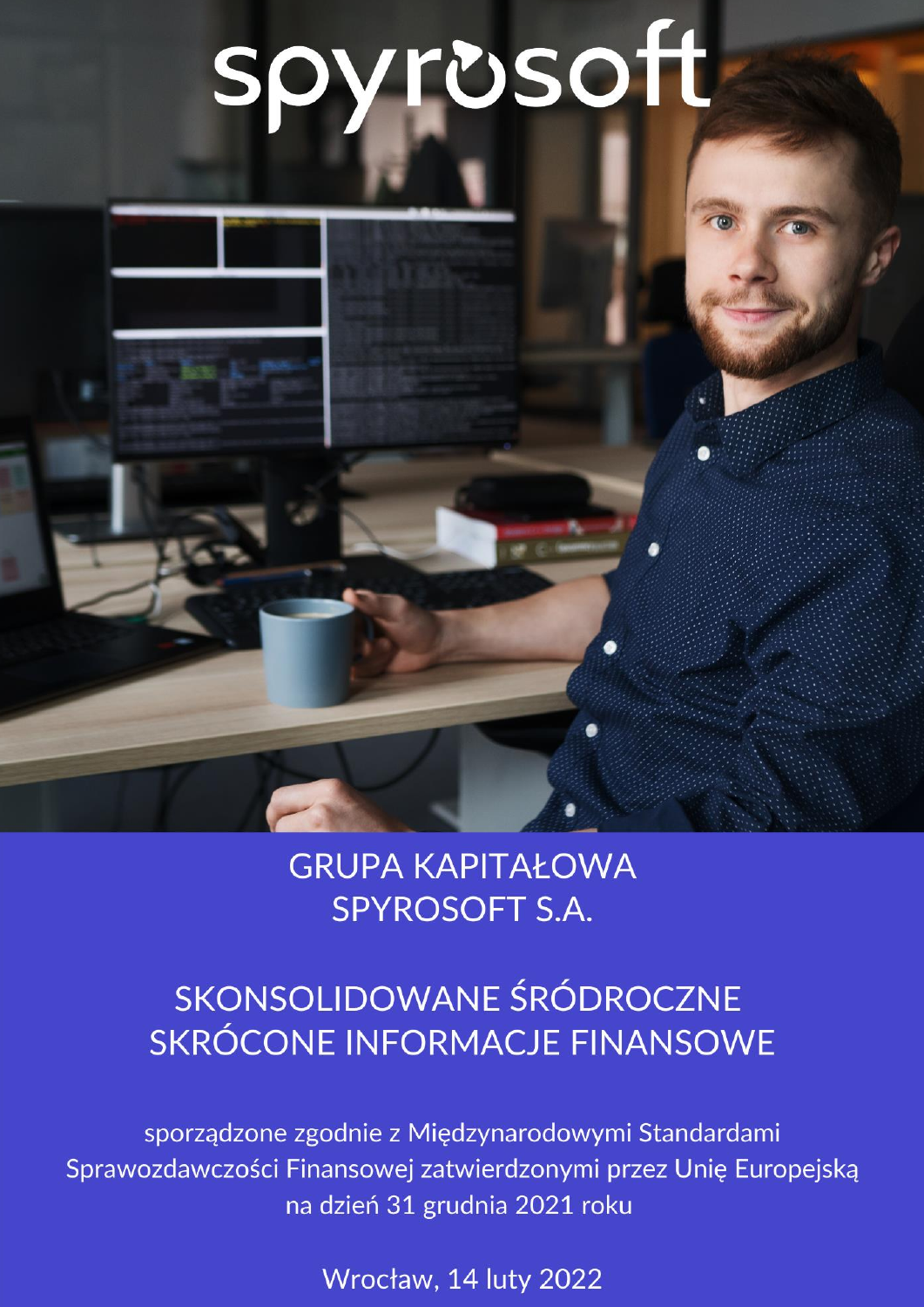#### Table of contents

|          | Consolidated statement of revenues presented cumulatively for the current financial year and for the current   |  |
|----------|----------------------------------------------------------------------------------------------------------------|--|
|          |                                                                                                                |  |
|          |                                                                                                                |  |
|          |                                                                                                                |  |
|          |                                                                                                                |  |
|          |                                                                                                                |  |
|          | Changes to standards or interpretations in force and applied by the Group from 2020 13                         |  |
|          | Published standards and interpretations that did not enter into force for the period beginning on 01/01/202114 |  |
|          |                                                                                                                |  |
|          |                                                                                                                |  |
|          |                                                                                                                |  |
|          |                                                                                                                |  |
|          |                                                                                                                |  |
|          |                                                                                                                |  |
|          |                                                                                                                |  |
|          |                                                                                                                |  |
|          |                                                                                                                |  |
| Note 2.  |                                                                                                                |  |
| Note 3.  |                                                                                                                |  |
| Note 4.  |                                                                                                                |  |
| Note 5.  |                                                                                                                |  |
| Note 6.  |                                                                                                                |  |
| Note 7.  |                                                                                                                |  |
| Note 8.  |                                                                                                                |  |
| Note 9.  |                                                                                                                |  |
| Note 10. |                                                                                                                |  |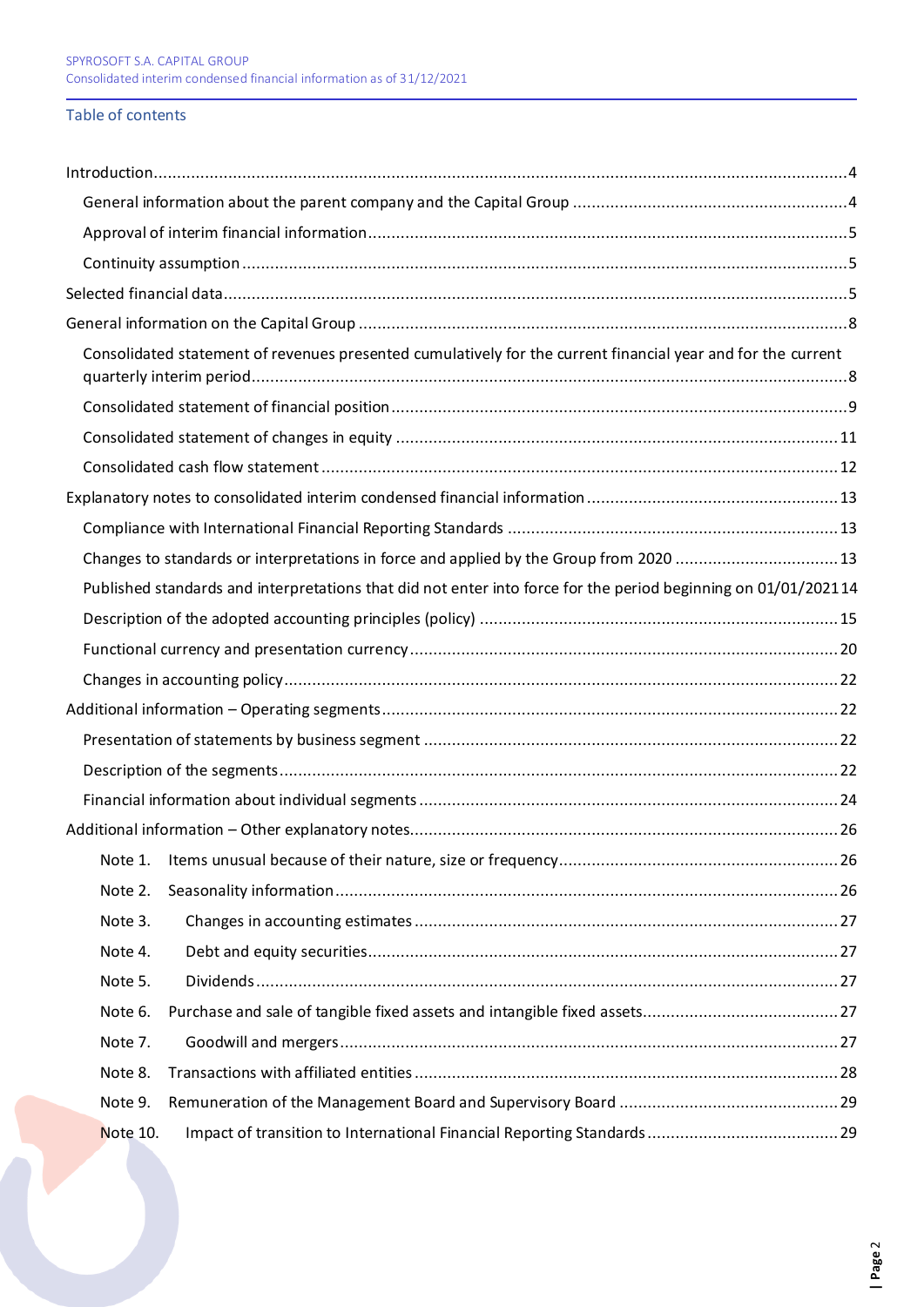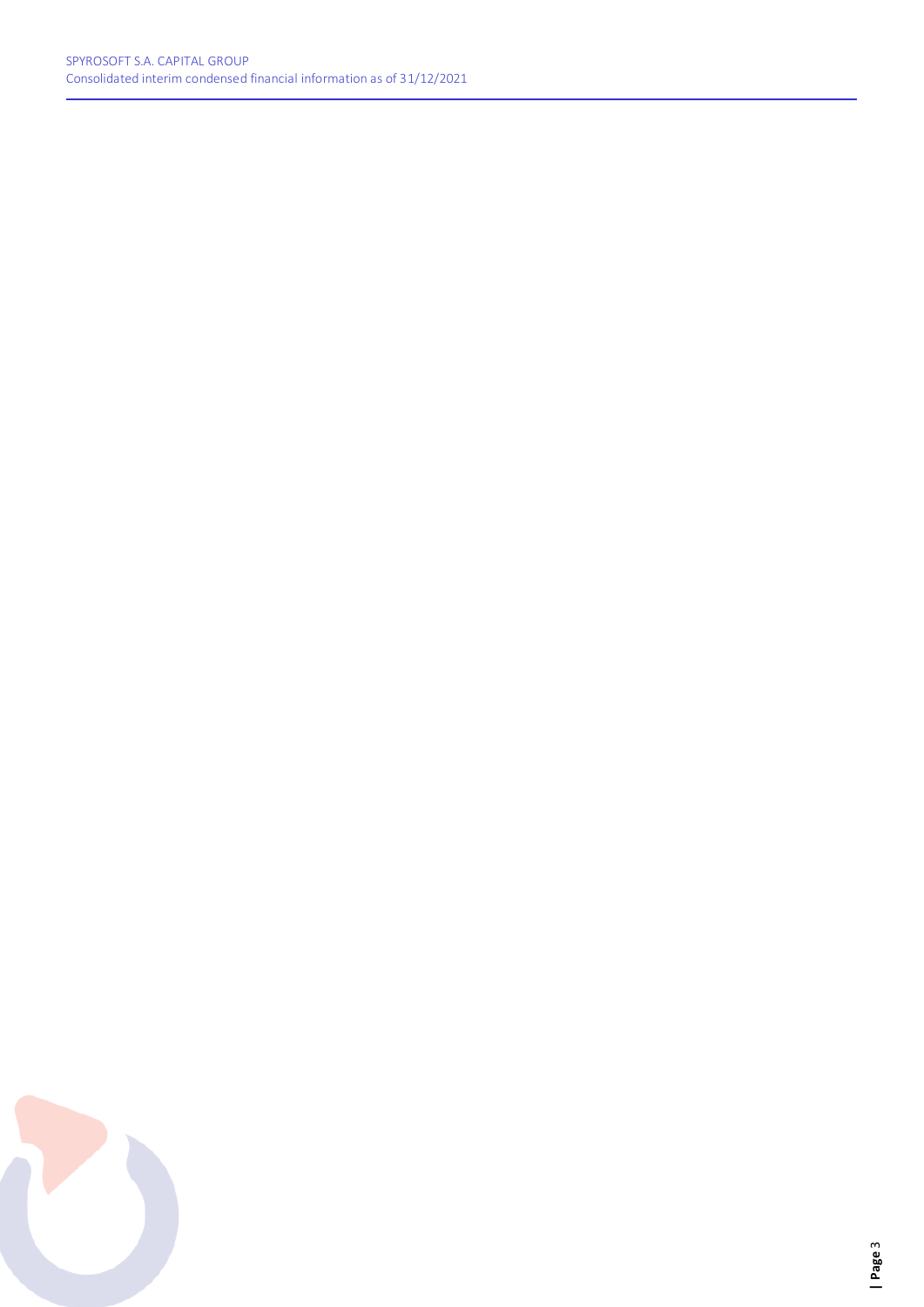# <span id="page-3-0"></span>Introduction

#### <span id="page-3-1"></span>**General information about the parent company and the Capital Group**

| Name:                                 | <b>SPYROSOFT</b>                 |
|---------------------------------------|----------------------------------|
| Legal form:                           | joint stock company              |
| <b>Registered office:</b>             | pl. Nowy Targ 28, 50-141 Wrocław |
| Main object of activity:              | software related activities      |
| <b>REGON statistical number:</b>      | 364386397                        |
| <b>Tax identification number NIP:</b> | 8943078149                       |
| <b>Duration of activity:</b>          | indefinite                       |

As of 31.12.2021 , the SpyroSoft S.A. Capital Group includes, aside from the parent company, also the following entities:

| <b>Entity</b>                   | Country    | Share in the capital | Relationship                 |
|---------------------------------|------------|----------------------|------------------------------|
| Spyrosoft Solutions S.A.        | Poland     | 50%                  | direct                       |
| Spyrosoft LTD                   | UK         | 100%                 | direct                       |
| <b>GOD Nearshore SE</b>         | Germany    | 33%                  | direct                       |
| Unravel S.A.                    | Poland     | 75%                  | 50% direct and 25% indirect  |
| Spyrosoft Synergy S.A.          | Poland     | 60,5%                | 51% direct and 9,5% indirect |
| Spyrosoft Solutions doo         | Croatia    | 35%                  | indirect                     |
| <b>Spyrosoft Solutions LLC</b>  | <b>USA</b> | 50%                  | indirect                     |
| <b>Spyrosoft Solutions GMBH</b> | Germany    | 50%                  | indirect                     |
| Spyrosoft LLC                   | <b>USA</b> | 100%                 | direct                       |
| Finin Sp. z o.o.                | Poland     | 100%                 | direct                       |

As of December 31<sup>st</sup>, 2021, the degree of the parent's relationship with other group entities and the adopted method of including the entity in consolidation is as follows:

| <b>Entity</b>                             | Relationship | <b>Consolidation method</b>                    |
|-------------------------------------------|--------------|------------------------------------------------|
| Spyrosoft Solutions S.A.                  | subsidiary   | full consolidation                             |
| Spyrosoft LTD                             | subsidiary   | full consolidation                             |
| <b>GOD Nearshore SE</b>                   | associate    | consolidation by means of equity               |
| Unravel S.A.                              | subsidiary   | full consolidation                             |
| Spyrosoft Solutions doo                   | subsidiary   | full consolidation                             |
| <b>Spyrosoft Solutions LLC</b>            | subsidiary   | excluded from consolidation due to irrelevance |
| <b>Spyrosoft Solutions</b><br><b>GMBH</b> | subsidiary   | full consolidation                             |
| Spyrosoft LLC                             | subsidiary   | excluded from consolidation due to irrelevance |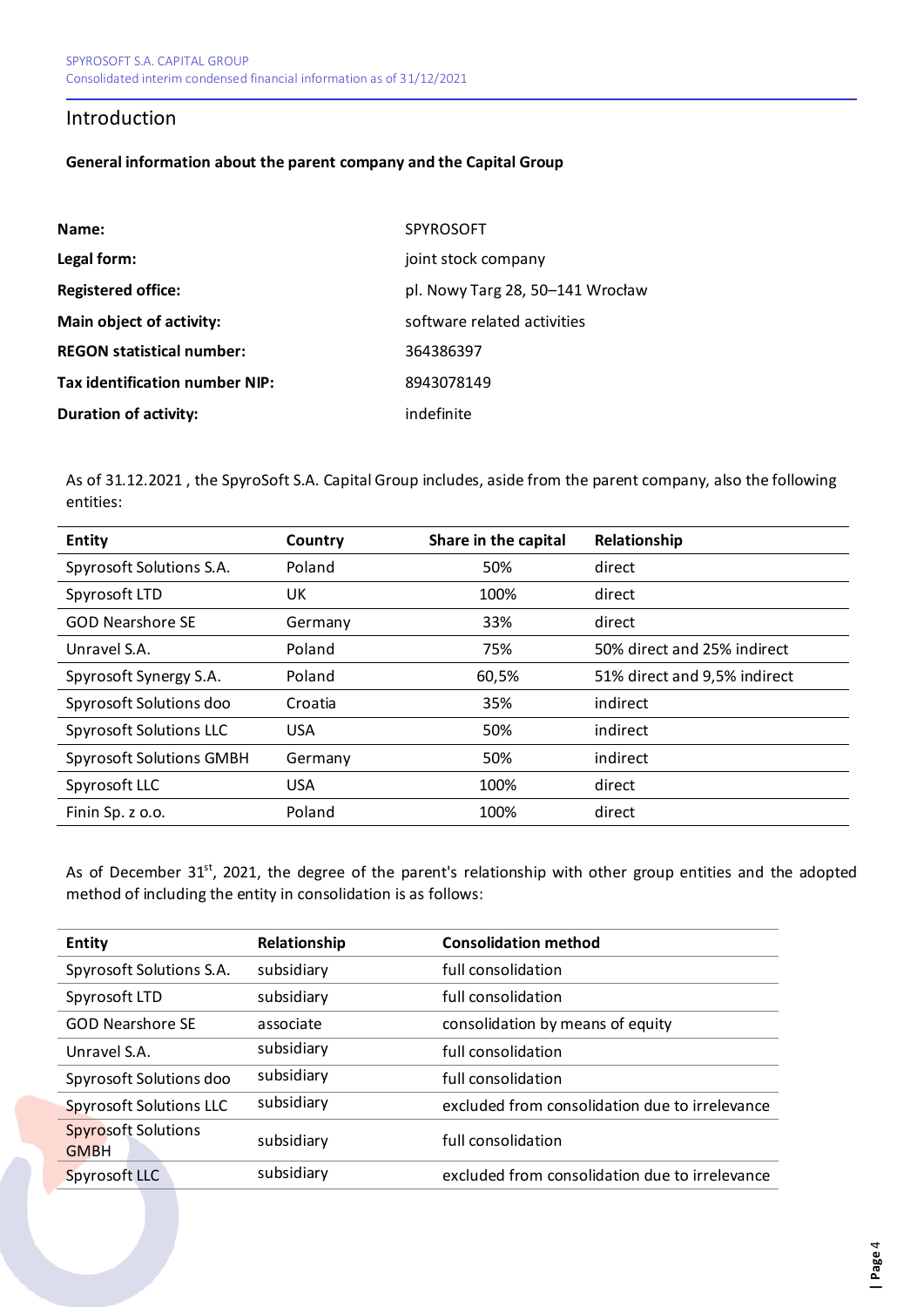| Finin Sp. z o.o. | subsidiary | excluded from consolidation due to irrelevance |
|------------------|------------|------------------------------------------------|
|------------------|------------|------------------------------------------------|

All entities, except for Finin Sp. z o.o., run software related activities. Finin Sp. z o.o. operates in the field of accounting services and tax advisory.

#### <span id="page-4-0"></span>**Approval of interim financial information**

These interim condensed financial information were approved for publication by the parent company's Management Board on 24<sup>th</sup> February 2022.

#### <span id="page-4-1"></span>**Continuity assumption**

The consolidated interim condensed financial information have been prepared assuming that the company will continue its operations in the foreseeable future. As of the date of approval of the interim condensed financial information for publication, there are no circumstances that could potentially pose a threat to the continued operations of the Group for a period of at least 12 months from the date of approval of the interim condensed financial information for publication. The Management Board of the parent company has assessed the Capital Group's ability to continue its operations and did not find any significant uncertainties in this respect. The conducted analysis shows that none of the Group companies recorded a decrease in revenues in 2020 and in the period from 1/1/2021 to the date of approval of the historical financial information for publication, and did not apply for public aid in order to mitigate the effects of the pandemic. Therefore, the situation related to the coronavirus pandemic (COVID–19 disease) will not have any adverse effect on the Group's operations for a period of at least 12 months from the date of approval of the historical financial information for publication.

## <span id="page-4-2"></span>Selected financial data

#### Data in thousand PLN

| SELECTED FINANCIAL DATA                                 | from 01/01/2021<br>to 31/12/2021 | from 01/01/2020<br>to 31/12/2020 |
|---------------------------------------------------------|----------------------------------|----------------------------------|
| Net revenue from sales of products, goods and materials | 173839                           | 112 760                          |
| Profit (loss) from operating activity                   | 25 678                           | 20 221                           |
| EBITDA*                                                 | 31 793                           | 25 5 24                          |
| Gross profit (loss)                                     | 26 0 21                          | 19 453                           |
| Net profit (loss)                                       | 17 000                           | 12 3 74                          |
| Net inflows from operational activities                 | 13768                            | 18 1 15                          |
| Net inflows from investment activities                  | (4 072)                          | (2098)                           |
| Net inflows from financial activities                   | (5528)                           | (7723)                           |
| Net inflows $-$ total                                   | 4 1 6 8                          | 8 2 9 3                          |
| Net profit (loss) per one regular share (in PLN)        | 15,84                            | 11,79                            |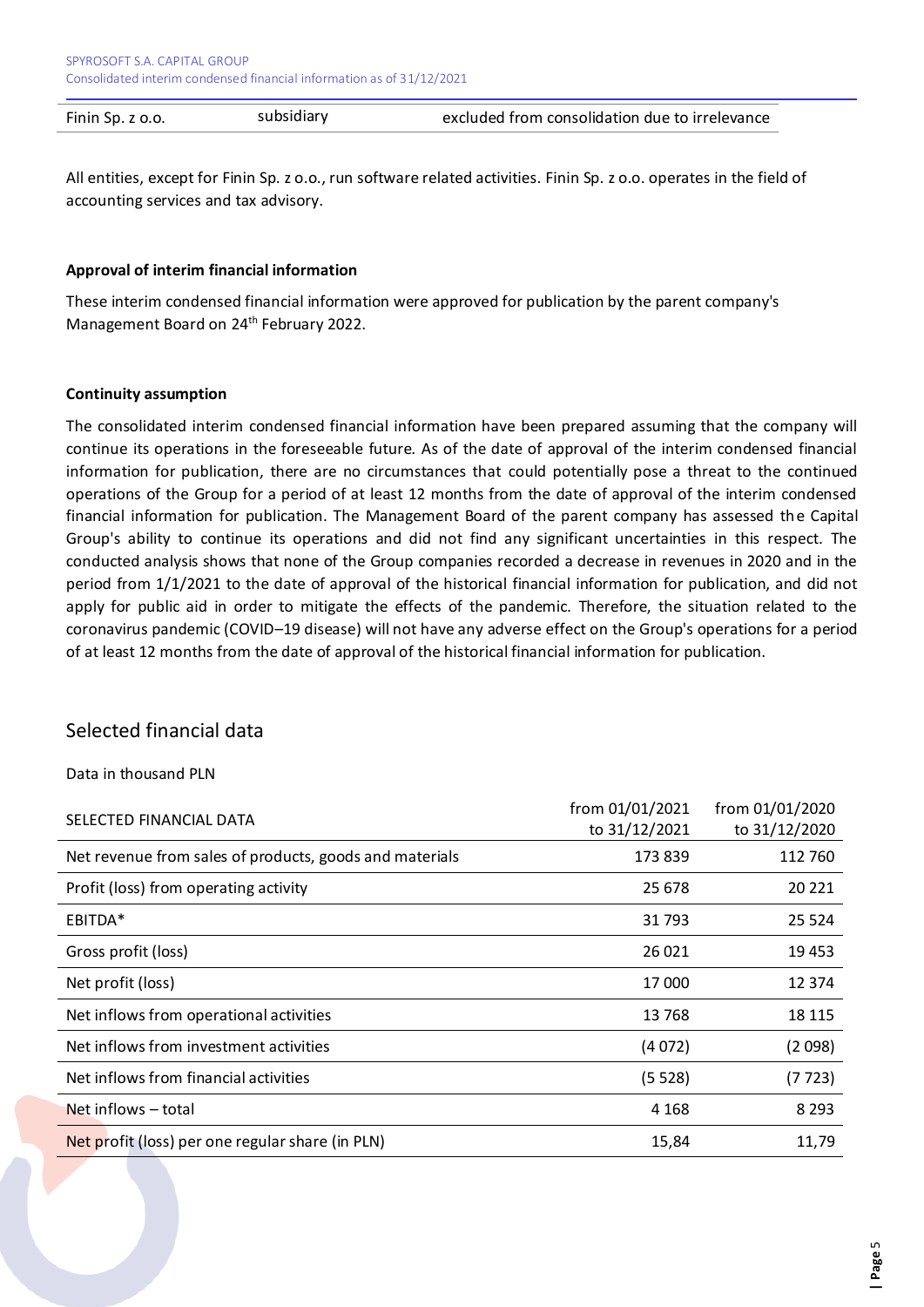| SELECTED FINANCIAL DATA                    | as of 31/12/2021 | as of 31/12/2020 |
|--------------------------------------------|------------------|------------------|
| Assets / Liabilities - total               | 82 681           | 56 893           |
| Fixed assets                               | 18 18 8          | 17779            |
| Current assets                             | 64 493           | 39 114           |
| Equity                                     | 47471            | 26 394           |
| Liabilities and Provisions for liabilities | 35 210           | 30 499           |
| Long-term liabilities                      | 6 2 9 8          | 8921             |
| Short term liabilities                     | 28 9 12          | 21 5 7 9         |
| Number of shares                           | 1072958          | 1 049 957        |
| Book value per share (in PLN)              | 44,24            | 25,14            |

\* EBITDA calculated as operating profit increased by depreciation.

The financial data presented above for the period of 12 months in 2021 and 2020 and as of 31/12/2021 and 31/12/2020 have been converted into EUR and are presented in the table below according to the following rules:

assets and liabilities - according to the average exchange rate determined by the National Bank of Poland as of 31/12/2021– 4.5994 PLN/EUR, as of 31/12/2020– 4.6148 PLN/EUR,

amounts regarding total revenues and cash flows - according to the exchange rate being the arithmetic mean of the average rates specified by the National Bank of Poland as at the last day of each month of the reporting period: from 01/01/2021 to 31/12/2021 – 4.5775 PLN/EUR, from 01/01/2020 to 31/12/2020 – 4.4742 PLN/EUR.

#### Data in thousand EUR

| SELECTED FINANCIAL DATA                                 | from 01/01/2021<br>to 31/12/2021 | from 01/01/2020<br>to 31/12/2020 |
|---------------------------------------------------------|----------------------------------|----------------------------------|
| Net revenue from sales of products, goods and materials | 37 977                           | 25 202                           |
| Profit (loss) from operating activity                   | 5 6 1 0                          | 4 5 1 9                          |
| EBITDA*                                                 | 6945                             | 5 7 0 5                          |
| Gross profit (loss)                                     | 5685                             | 4 3 4 8                          |
| Net profit (loss)                                       | 3 7 1 4                          | 2766                             |
| Net inflows from operational activities                 | 3 0 0 8                          | 4 0 4 9                          |
| Net inflows from investment activities                  | (890)                            | (469)                            |
| Net inflows from financial activities                   | (1208)                           | (1726)                           |
| Net inflows – total                                     | 911                              | 1854                             |
| Net profit (loss) per one regular share (in PLN)        | 3,44                             | 2,55                             |

| SELECTED FINANCIAL DATA      |        | as of 31/12/2021 as of 31/12/2020 |
|------------------------------|--------|-----------------------------------|
| Assets / Liabilities - total | 17 976 | 12 328                            |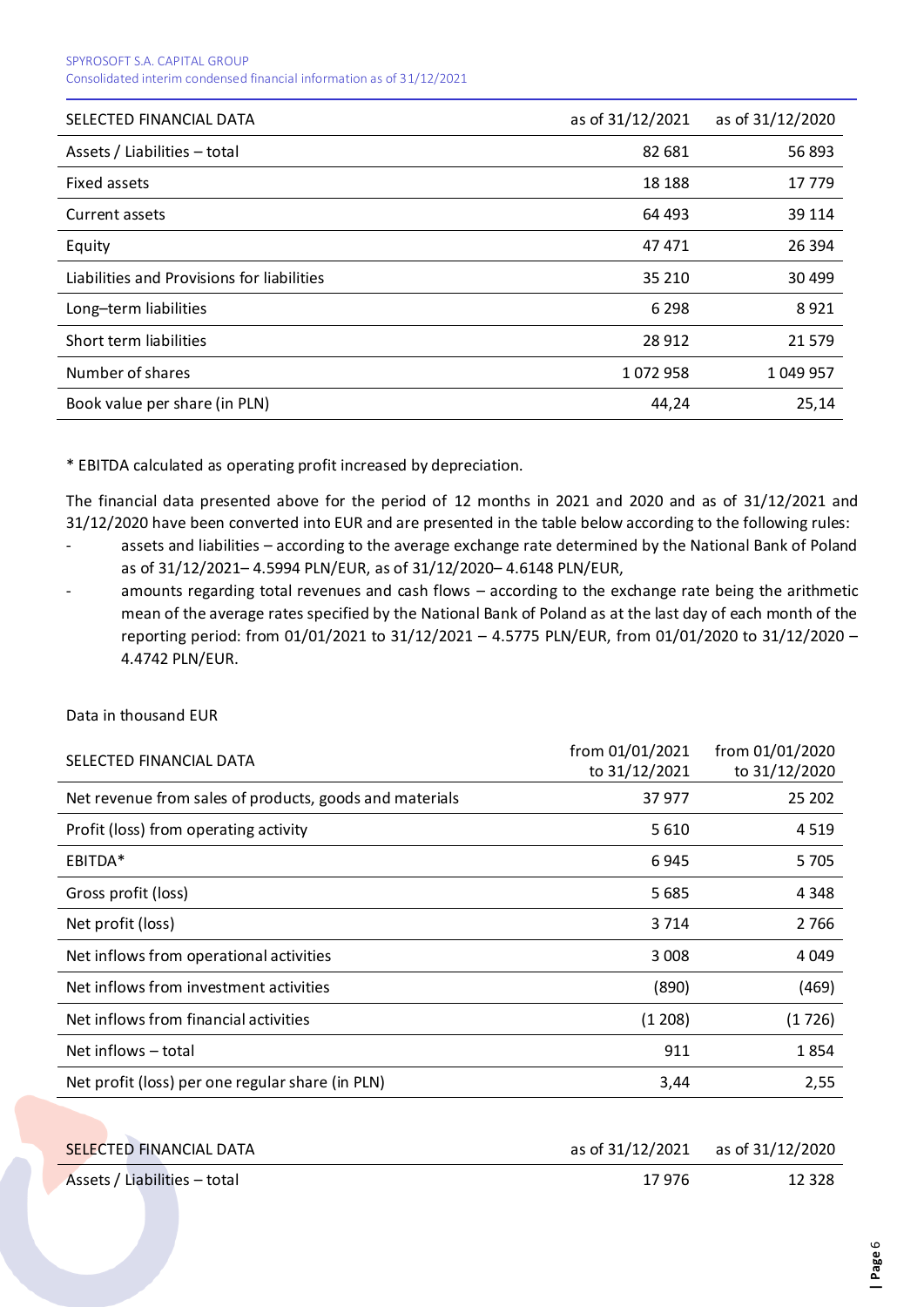| SPYROSOFT S.A. CAPITAL GROUP                                          |  |
|-----------------------------------------------------------------------|--|
| Consolidated interim condensed financial information as of 31/12/2021 |  |

| Fixed assets                               | 3954     | 3853      |
|--------------------------------------------|----------|-----------|
| Current assets                             | 14 0 22  | 8476      |
| Equity                                     | 10 3 2 1 | 5 7 1 9   |
| Liabilities and Provisions for liabilities | 7655     | 6 6 0 9   |
| Long-term liabilities                      | 1 3 6 9  | 1933      |
| Short term liabilities                     | 6 2 8 6  | 4676      |
| Number of shares                           | 1072958  | 1 049 957 |
| Book value per share (in PLN)              | 9,62     | 5,45      |

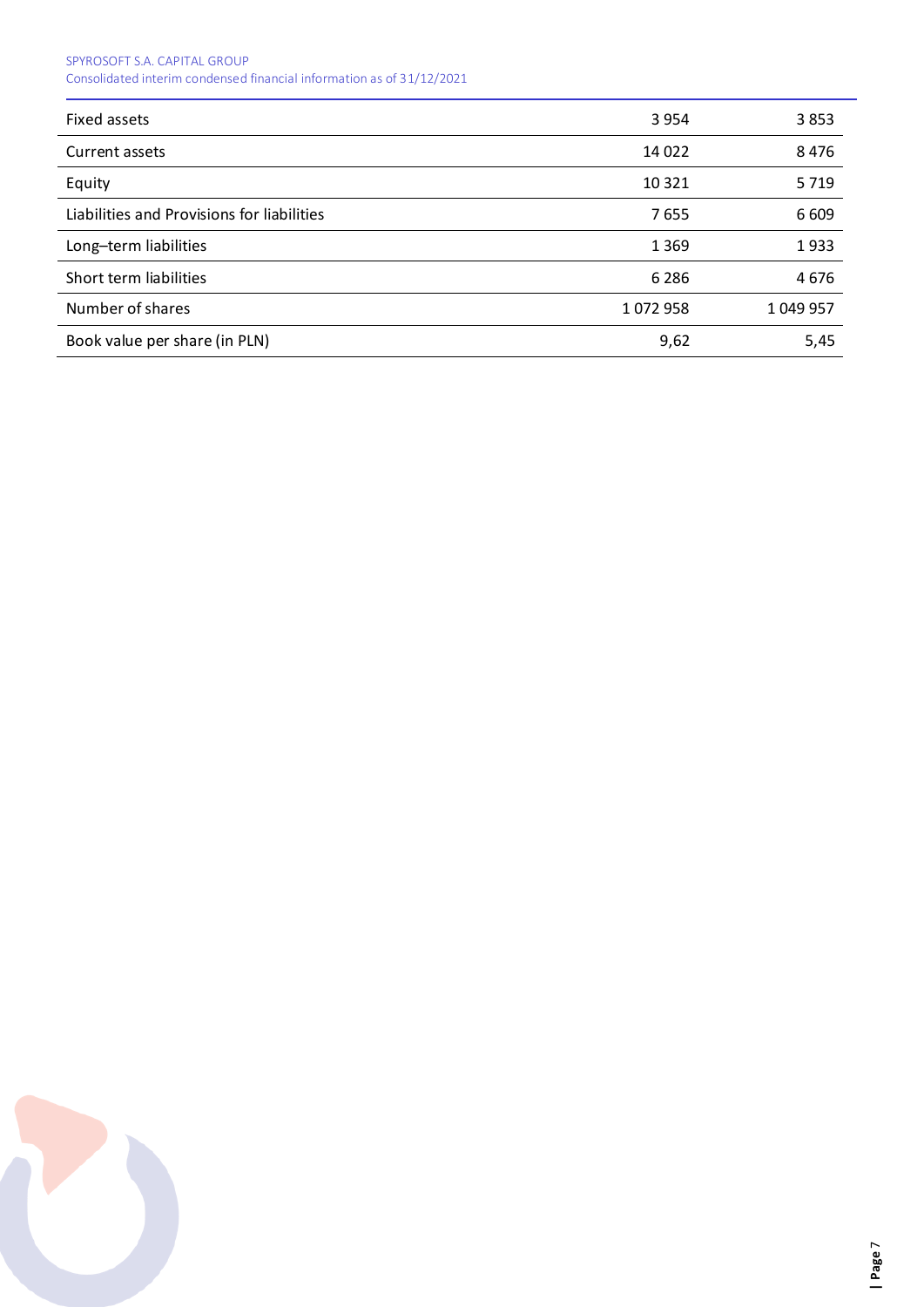# <span id="page-7-0"></span>General information on the Capital Group

<span id="page-7-1"></span>**Consolidated statement of revenues presented cumulatively for the current financial year and for the current quarterly interim period**

|                                                            | Cumulative data                     |                                     | Quarterly data                 |                                |
|------------------------------------------------------------|-------------------------------------|-------------------------------------|--------------------------------|--------------------------------|
|                                                            | from<br>01/01/2021<br>to 31/12/2021 | from<br>01/01/2020<br>to 31/12/2020 | od 01.10.2021<br>to 31/12/2021 | od 01.10.2020<br>to 31/12/2020 |
| <b>Revenues from sales</b>                                 | 173 838 540,64                      | 112 759 654,09                      | 54 357 038,13                  | 34 631 313,56                  |
| Net revenue from sales of products<br>and services         | 173 692 584,64                      | 112 678 988,53                      | 54 284 441,13                  | 34 631 313,56                  |
| Net revenue from sales of products,<br>goods and materials | 145 956,00                          | 80 665,56                           | 72 597,00                      | 0,00                           |
| Cost of sold products, services,<br>goods and materials    | 115 697 370,65                      | 70 310 374,42                       | 31 878 174,16                  | 20 439 068,47                  |
| Manufacturing cost of products and<br>services sold        | 115 551 995,10                      | 70 230 213,09                       | 31 805 577,13                  | 20 442 072,32                  |
| Value of goods and materials sold                          | 145 375,55                          | 80 161,33                           | 72 597,03                      | $-3003,85$                     |
| <b>Gross profit (loss) from sales</b>                      | 58 141 169,99                       | 42 449 279,67                       | 22 478 863,97                  | 14 192 245,09                  |
| Costs of sales                                             | 0,00                                | 0,00                                | 0,00                           | 0,00                           |
| Cost of general management                                 | 32 489 910,94                       | 21 462 407,88                       | 12 720 016,32                  | 6 241 284,65                   |
| Other operating revenues                                   | 441 459,92                          | 263 117,00                          | 61 372,38                      | 153 716,04                     |
| Other operating costs                                      | 414 431,48                          | 1028 730,41                         | 338 339,22                     | 815 125,13                     |
| Profit (loss) from operating activity                      | 25 678 287,49                       | 20 221 258,38                       | 9 481 880,81                   | 7 289 551,35                   |
| <b>Financial revenues</b>                                  | 694 739,76                          | 11 068,42                           | 560 552,54                     | 74 049,23                      |
| Financial costs                                            | 1 044 238,12                        | 1461125,30                          | 279 653,01                     | 442 374,03                     |
| Deductions from goodwill<br>impairment                     | 103 072,12                          | 0,00                                | 0,00                           | 0,00                           |
| Share profit of associates                                 | 795 607,79                          | 681 757,86                          | 222 649,99                     | 147 123,22                     |
| Gross profit (loss)                                        | 26 021 324,80                       | 19 452 959,36                       | 9 985 430,33                   | 7 068 349,77                   |
| Income tax                                                 | 5 306 557,38                        | 3732518,10                          | 2 123 052,89                   | 1 425 506,91                   |
| Net profit (loss) from continued<br>operations             | 20 714 767,42                       | 15 720 441,26                       | 7 862 377,44                   | 5 642 842,87                   |
| Net profit (loss) from discontinued<br>operations          | 0,00                                | 0,00                                | 0,00                           | 0,00                           |
| Net profit (loss)                                          | 20 714 767,42                       | 15 720 441,26                       | 7862377,44                     | 5 642 842,87                   |
| Net profit (loss) attributable to<br>minority shareholders | 3 714 455,91                        | 3 346 887,51                        | 1 519 857,20                   | 1690897,75                     |
| Net profit (loss) of the parent entity                     | 17 000 311,51                       | 12 373 553,75                       | 6 342 520,24                   | 3 951 945,12                   |
|                                                            |                                     |                                     |                                |                                |
| <b>Other revenues, including:</b>                          | 197 982,52                          | 57 243,03                           | 213 289,49                     | 74 829,45                      |
| Exchange rate differences resulting                        | 1070025                             | C CAC CI                            | <b>212 200 10</b>              | 7102015                        |

Exchange rate direferres resulting the 197 982,52 57 243,03 213 289,49 74 829,45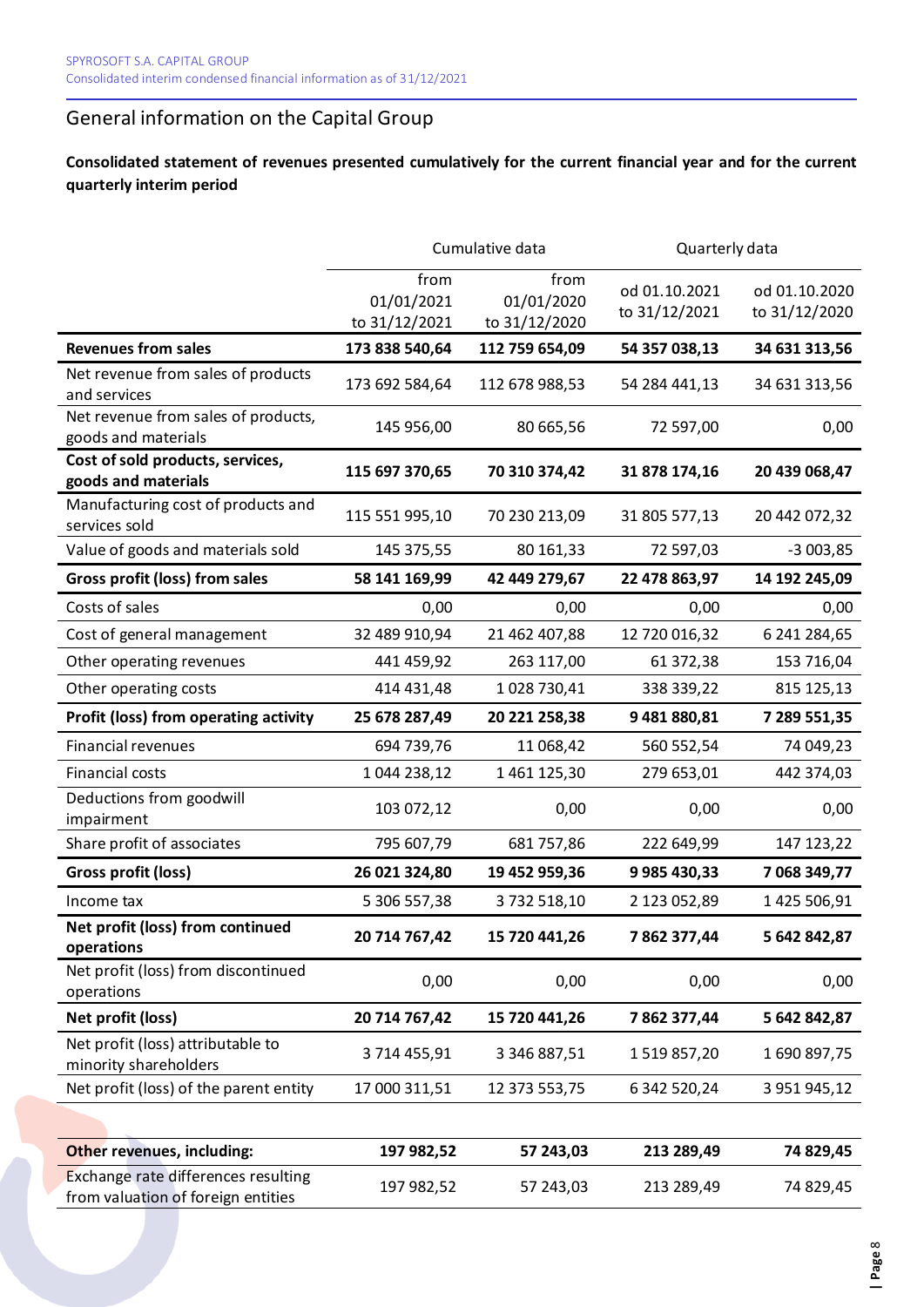| Other income                                            | 0.00       | 0.00      | 0,00       | 0.00      |
|---------------------------------------------------------|------------|-----------|------------|-----------|
| Total revenues attributable to<br>minority shareholders | 0.00       | 0.00      | 0.00       | 0.00      |
| Total revenues of the parent entity                     | 197 982,52 | 57 243,03 | 213 289,49 | 74 829.45 |
|                                                         |            |           |            |           |

| Net earnings per share |       |       |      |      |
|------------------------|-------|-------|------|------|
| Basic                  | 15,84 | 11,78 | 5,91 | 3,76 |
| <b>Diluted</b>         | 15,84 | 11,78 | 5,91 | 3,76 |

#### <span id="page-8-0"></span>**Consolidated statement of financial position**

|                                                                          | as of 31/12/2021 | as of 31/12/2020 |
|--------------------------------------------------------------------------|------------------|------------------|
| <b>Fixed assets</b>                                                      | 18 188 419,97    | 17 778 828,10    |
| Non-tangible assets                                                      | 1758 635,77      | 881 568,25       |
| Tangible fixed assets                                                    | 13 649 600,42    | 14 151 545,20    |
| Goodwill                                                                 | 0,00             | 0,00             |
| Stocks and shares in affiliated entities                                 | 1613811,35       | 1 375 422,81     |
| Stocks and shares in subsidiary entities not subject to<br>consolidation | 109 042,14       | 233 676,60       |
| Accruals                                                                 | 481 505,76       | 14 132,32        |
| Deferred tax assets                                                      | 0,00             | 191 254,45       |
| Other fixed assets                                                       | 575 824,53       | 931 228,46       |
| <b>Current assets</b>                                                    | 64 492 536,90    | 39 114 462,23    |
| Inventories                                                              | 183 588,50       | 84 501,23        |
| Trade receivables                                                        | 40 128 773,16    | 23 051 957,79    |
| Current tax receivables                                                  | 0,00             | 445,00           |
| Other receivables                                                        | 5 047 451,08     | 3 118 491,96     |
| Accruals                                                                 | 2 144 000,55     | 166 157,85       |
| <b>Financial assets</b>                                                  | 381 426,56       | 253 678,83       |
| Cash and cash equivalents                                                | 16 607 297,05    | 12 439 229,57    |
| Other current assets                                                     | 0,00             | 0,00             |
| <b>Total assets</b>                                                      | 82 680 956,87    | 56 893 290,33    |

|                       | as of 31/12/2021 | as of 31/12/2020 |
|-----------------------|------------------|------------------|
| <b>EQUITY (FUND)</b>  | 47 471 007,07    | 26 393 885,70    |
| Share capital         | 108 872,80       | 106 756,60       |
| Supplementary capital | 22 568 041,72    | 7 415 520,94     |
| Revaluation capital   | 630 000,00       | 600 000,00       |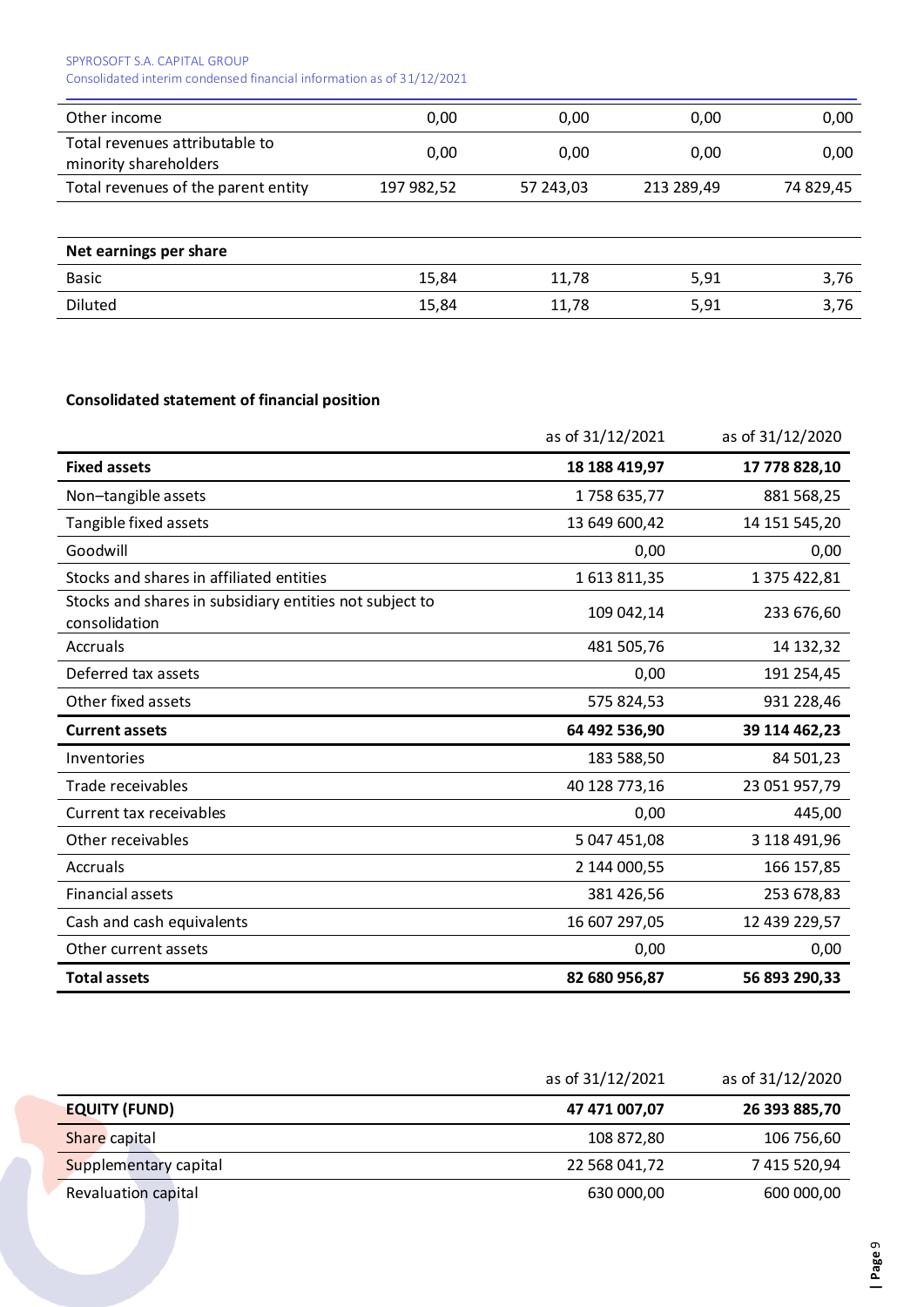| Exchange rate differences                             | 290 327,25    | 92 344,73     |
|-------------------------------------------------------|---------------|---------------|
| Capital from changes in proportion of minority shares | 499 220,44    | 317 687,23    |
| Retained earnings                                     | (2544283,51)  | 234 683,52    |
| Net profit of the parent entity                       | 17 000 311,51 | 12 373 553,75 |
| Equity attributable to minority shareholders          | 8 918 516,86  | 5 253 338,93  |
| Long-term liabilities                                 | 6 297 853,81  | 8 920 856,07  |
| Credits and loans                                     | 82 782,12     | 0,00          |
| Financial liabilities due to leasing                  | 5 534 502,85  | 8 899 972,55  |
| <b>Other liabilities</b>                              | 9 5 6 7, 8 3  | 20 883,52     |
| Deferred tax reserves                                 | 671 001,01    | 0,00          |
| <b>Short-term liabilities</b>                         | 28 912 095,99 | 21 578 548,56 |
| Credits and loans                                     | 1 000 288,29  | 1 328 791,46  |
| Financial liabilities due to leasing                  | 4 187 997,51  | 4 057 024,09  |
| <b>Trade liabilities</b>                              | 12 911 804,38 | 8 977 736,48  |
| Income tax liabilities                                | 3 126 623,70  | 3 214 212,67  |
| Tax and other public law liabilities                  | 4 579 605,97  | 2 585 010,23  |
| Liabilities due to remuneration                       | 1829882,47    | 888 247,91    |
| <b>Other liabilities</b>                              | 313 783,73    | 27 063,76     |
| Provisions for employee benefits                      | 517 929,49    | 500 461,95    |
| Other provisions                                      | 0,00          | 0,00          |
| Deferred income                                       | 444 180,45    | 0,00          |
| <b>Total liabilities</b>                              | 82 680 956,87 | 56 893 290,33 |

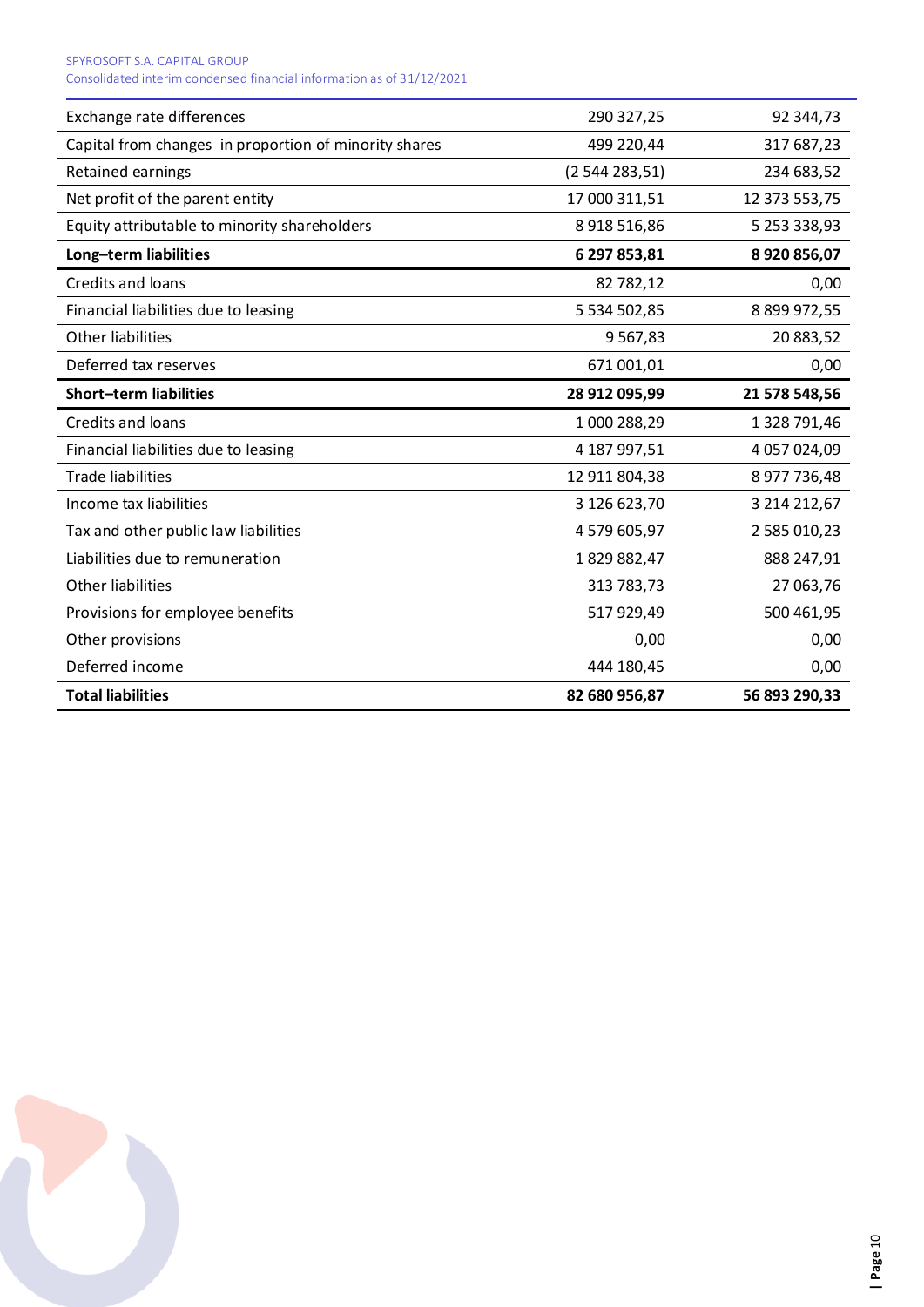# <span id="page-10-0"></span>**Consolidated statement of changes in equity**

|                                                                                   | from 01/01/2021                | from 01/01/2020                |
|-----------------------------------------------------------------------------------|--------------------------------|--------------------------------|
| <b>Opening balance of equity</b>                                                  | to 31/12/2021<br>26 393 885,70 | to 31/12/2020<br>10 465 391,41 |
|                                                                                   | 106 756,60                     |                                |
| Opening balance of share capital                                                  |                                | 102 976,60                     |
| Changes in share capital, including:                                              | 2 116,20                       | 3780,00                        |
| - issuance of shares (stocks)                                                     | 2 116,20                       | 3780,00                        |
| <b>Closing balance of share capital</b>                                           | 108 872,80                     | 106 756,60                     |
| Opening balance of supplementary capital                                          | 7 415 520,94                   | 3 300 766,72                   |
| Changes in supplementary capital, including:                                      | 15 152 520,78                  | 4 114 754,22                   |
| - issuance of shares above the nominal value                                      | 0,00                           | 0,00                           |
| - profit distribution                                                             | 15 152 520,78                  | 4 114 754,22                   |
| <b>Closing balance of supplementary capital (fund)</b>                            | 22 568 041,72                  | 7 415 520,94                   |
| Opening balance of revaluation capital                                            | 600 000,00                     | 451 890,00                     |
| Changes in revaluation capital, including:                                        | 30 000,00                      | 148 110,00                     |
| - capital contributions before registration                                       | 0,00                           | 0,00                           |
| - equity from share-based payments                                                | 30 000,00                      | 150 000,00                     |
| - registration of previously paid-in capital                                      | 0,00                           | (1890,00)                      |
| <b>Closing balance of revaluation capital</b>                                     | 630 000,00                     | 600 000,00                     |
| Opening balance of exchange rate differences                                      | 92 344,73                      | 35 101,70                      |
| Exchange rate difference                                                          | 197 982,52                     | 57 243,03                      |
| <b>Closing balance of exchange rate differences</b>                               | 290 327,25                     | 92 344,73                      |
| Opening balance of equity from the change in the<br>proportion of minority shares | 317 687,23                     | 0,00                           |
| Changes in the value, including:                                                  | 181 533,21                     | 317 687,23                     |
| - benefits from increasing the proportion of minority shares                      | 181 533,21                     | 317 687,23                     |
| Closing balance of equity from the change in the<br>proportion of minority shares | 499 220,44                     | 317 687,23                     |
| Opening balance of retained earnings                                              | 12 608 237,27                  | 4 349 437,74                   |
| Changes in the value, including:                                                  | (15 152 520, 78)               | (4114754,22)                   |
| - changes from profit distribution                                                | (15 152 520, 78)               | (4114754,22)                   |
| <b>Closing balance of retained earnings</b>                                       | (2544283,51)                   | 234 683,52                     |
| Net profit of the parent entity                                                   | 17 000 311,51                  | 12 373 553,75                  |
| Opening balance of capital attributable to minority<br>shareholders               | 5 253 338,93                   | 2 2 2 2 1 8 , 6 5              |
| Changes in the value, including:                                                  | 3 665 177,93                   | 3 028 120,28                   |
| - taking the entity under control                                                 | 132 855,23                     | 0,00                           |
| - change in the proportion of minority shares                                     | (182 133,21)                   | (318767, 23)                   |
| - net profit attributable to minority shares                                      | 3 714 455,91                   | 3 346 887,51                   |
| <b>Closing balance of capital attributable to minority</b><br>shareholders        | 8 918 516,86                   | 5 253 338,93                   |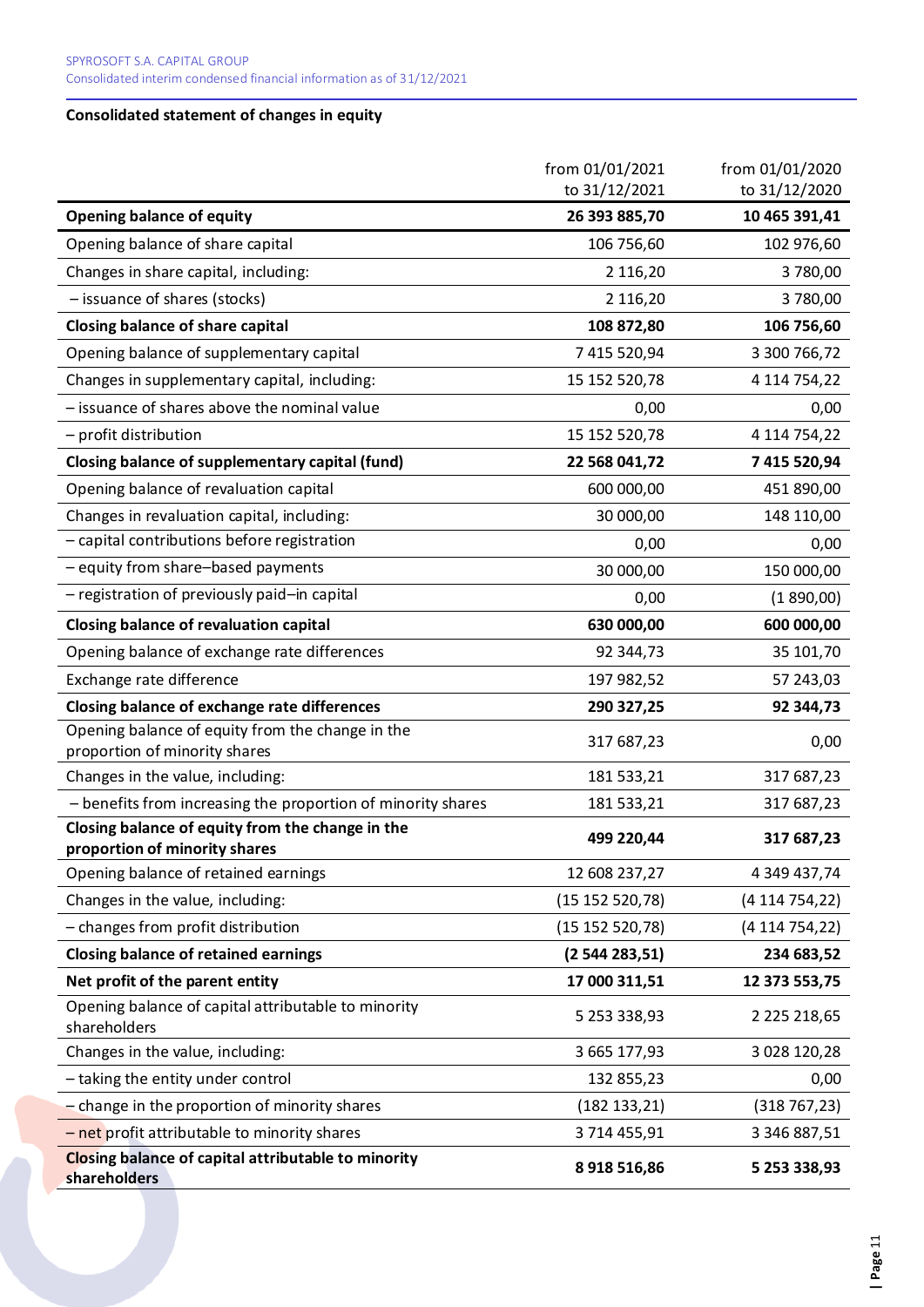<span id="page-11-0"></span>

| <b>Closing balance of equity</b>                                                                                   | 47 471 007,07                    | 26 393 885,70                    |
|--------------------------------------------------------------------------------------------------------------------|----------------------------------|----------------------------------|
| <b>Consolidated cash flow statement</b>                                                                            |                                  |                                  |
|                                                                                                                    |                                  |                                  |
|                                                                                                                    | from 01/01/2021<br>to 31/12/2021 | from 01/01/2020<br>to 31/12/2020 |
| OPERATIONAL ACTIVITIES                                                                                             |                                  |                                  |
| Gross profit (loss)                                                                                                | 26 021 324,80                    | 19 452 959,36                    |
| <b>Total adjustments</b>                                                                                           | (7856315,69)                     | 686 987,20                       |
| Share in profits of affiliate entities                                                                             | (795607,79)                      | (681757,85)                      |
| Depreciation                                                                                                       | 6 114 873,51                     | 5 302 661,82                     |
| Goodwill write-off                                                                                                 | 66 256,51                        | 0,00                             |
| Profit (loss) due to exchange rate differences                                                                     | 190 419,97                       | 996 970,30                       |
| Interest                                                                                                           | 532 110,47                       | 909 775,62                       |
| Profit (loss) on investment activities                                                                             | (10393, 18)                      | (10094, 50)                      |
| Change in reserves                                                                                                 | (1157, 19)                       | 273 137,61                       |
| Change in inventories                                                                                              | (126 238, 30)                    | 29 746,08                        |
| Change in receivables                                                                                              | (18649480,56)                    | (9 283 996, 26)                  |
| Change in liabilities                                                                                              | 7 237 451,96                     | 3 059 586,65                     |
| Change in other assets                                                                                             | (2 181 197, 26)                  | (64781,29)                       |
| Other adjustments to operating activities                                                                          | (233 353, 83)                    | 155 739,02                       |
| <b>Cash from operating activities</b>                                                                              | 18 165 009,11                    | 20 139 946,55                    |
| Income tax flows                                                                                                   | (4396829, 14)                    | (2025367,52)                     |
| Net cash flows from operating activities                                                                           | 13 768 179,97                    | 18 114 579,03                    |
| <b>INVESTMENT ACTIVITIES</b>                                                                                       |                                  |                                  |
| Inflow                                                                                                             | 1 442 626,59                     | 80 169,83                        |
| Sales of intangible assets and tangible fixed assets                                                               | 198 004,78                       | 80 169,83                        |
| Sales of financial assets                                                                                          | 0,00                             | 0,00                             |
| Repayment of given loans                                                                                           | 0,00                             | 0,00                             |
| Other investment inflows                                                                                           | 1 244 621,81                     | 0,00                             |
| <b>Expenses</b>                                                                                                    | 5 5 14 5 9 5 , 13                | 2 178 487,67                     |
| Purchases of intangible assets and tangible fixed assets                                                           | 5 142 135,13                     | 1924 639,77                      |
| Loans granted                                                                                                      | 0,00                             | 46 365,40                        |
| Expenditures on other financial assets                                                                             | 600,00                           | 207 482,50                       |
| Dividends and other payments to minority owners                                                                    | 0,00                             | 0,00                             |
| Other investment expenses                                                                                          | 371 860,00                       | 0,00                             |
| Net cash flows from investment activities                                                                          | (4071968,54)                     | (2098317,84)                     |
| <b>FINANCIAL ACTIVITIES</b>                                                                                        |                                  |                                  |
| <b>Inflow</b>                                                                                                      | 295 958,77                       | 1890,00                          |
| Net cash inflow from issue of shares (stocks) and other<br>capital instruments and additional capital contribution | 32 116,20                        | 1890,00                          |
| <b>Credits and loans</b>                                                                                           | 263 842,57                       | 0,00                             |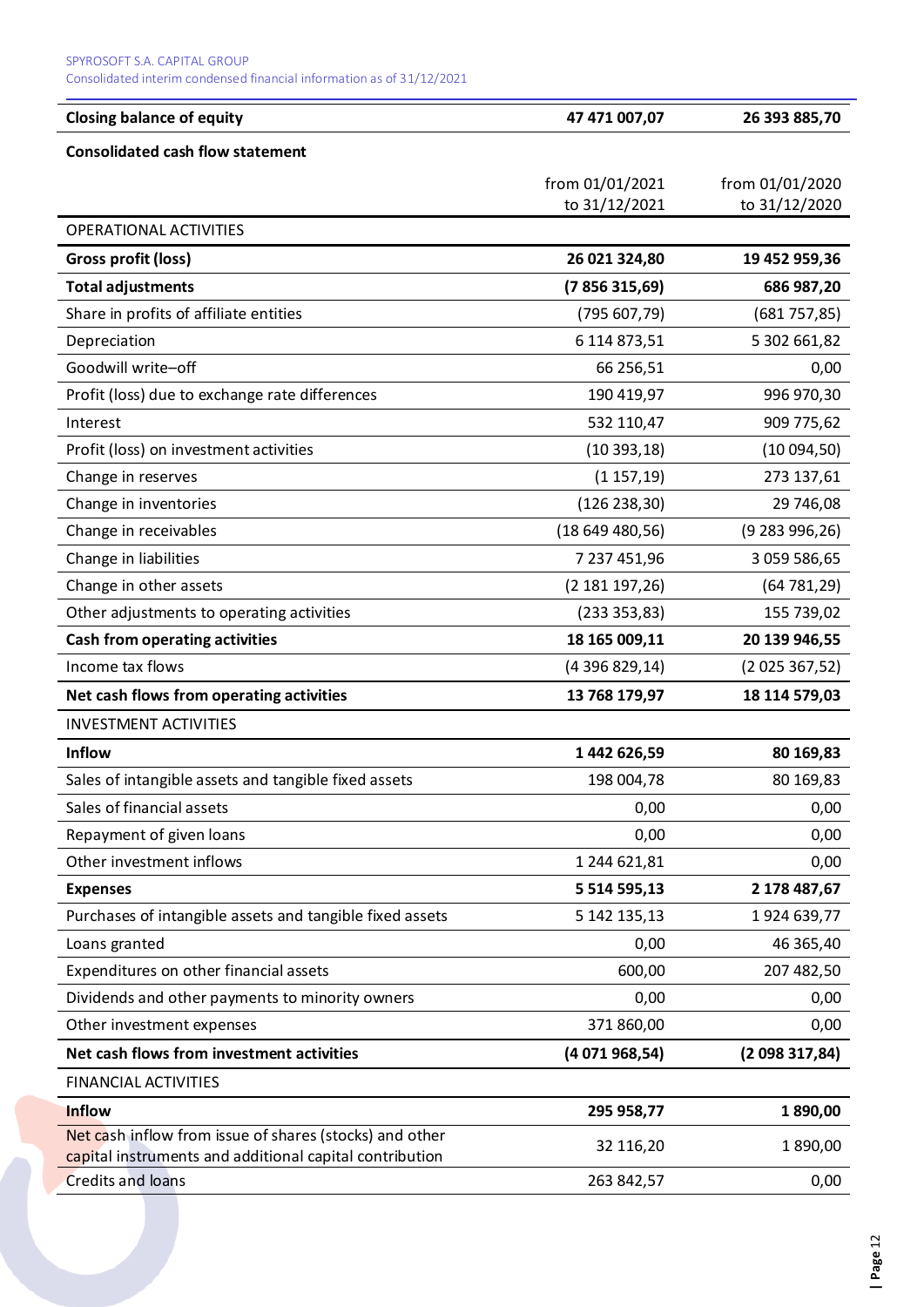| Other inflows                            | 0,00          | 0,00          |
|------------------------------------------|---------------|---------------|
| <b>Expenses</b>                          | 5 824 102,72  | 7724816,32    |
| Purchase of own shares and stocks        | 0,00          | 0,00          |
| Dividends and other payments to owners   | 0,00          | 0,00          |
| Repayment of credits and loans           | 580 270,00    | 2 124 115,40  |
| Payment of lease liabilities             | 4 680 345,43  | 4 689 907,22  |
| Interest                                 | 563 487,29    | 752 681,75    |
| Other financial expenses                 | 0,00          | 158 111,95    |
| Net cash flows from financial activities | (5528143,95)  | (7722926,32)  |
| <b>Total net cash flow</b>               | 4 168 067,48  | 8 293 334,87  |
| Balance sheet change in cash             | 4 168 067,48  | 8 293 334,87  |
| Opening balance of cash                  | 12 439 229,57 | 4 145 894,70  |
| Closing balance of cash                  | 16 607 297,05 | 12 439 229,57 |

# <span id="page-12-0"></span>Explanatory notes to consolidated interim condensed financial information

#### <span id="page-12-1"></span>**Compliance with International Financial Reporting Standards**

These consolidated interim condensed financial information have been prepared in accordance with International Accounting Standard No. 34 Interim Financial Reporting and in accordance with the relevant International Financial Reporting Standards (IFRS), applicable to interim financial reporting, as approved by the International Accounting Standards Board (IASB) and the International Financial Reporting Standards Interpretation Committee (IFRSIC) as in force on March 31st, 2021.

#### <span id="page-12-2"></span>**Changes to standards or interpretations in force and applied by the Group from 2020**

To prepare the consolidated interim condensed financial information, the Group applies coherent accounting principles, except for amendments to standards, new standards and interpretations approved by the European Union, which are effective for reporting periods beginning on 01/01/2021:

- − Amendments to IFRS 9, IAS 39, IFRS 7, IFRS 4 and IFRS 16 related to the IBOR reform In response to the expected reform of the reference rates (IBOR reform), the International Accounting Standards Board published the second part of the amendments to IFRS 9, IAS 39, IFRS 7, IFRS 4 and IFRS 16. The amendments relate to accounting issues that will arise when financial instruments based on IBOR are transferred to new interest rates. The amendments introduce a number of guidelines and exemptions, in particular, a practical simplification in the case of modifications to the contracts required by the reform, which will be recognized by updating the effective interest rate, exemption from the obligation to terminate hedge accounting, temporary exemption from the need to identify the risk component, and the obligation to provide additional disclosures.
- − Amendment to IFRS 4 "Insurance Contracts" "postpones the application of IFRS 9 "Financial Instruments" until 01/01/2023, when IFRS 17 "Insurance Contracts" enters into force.

The changes do not have a significant impact on the accounting principles (policy) applied by the Group in relation to the Group's operations or its financial results.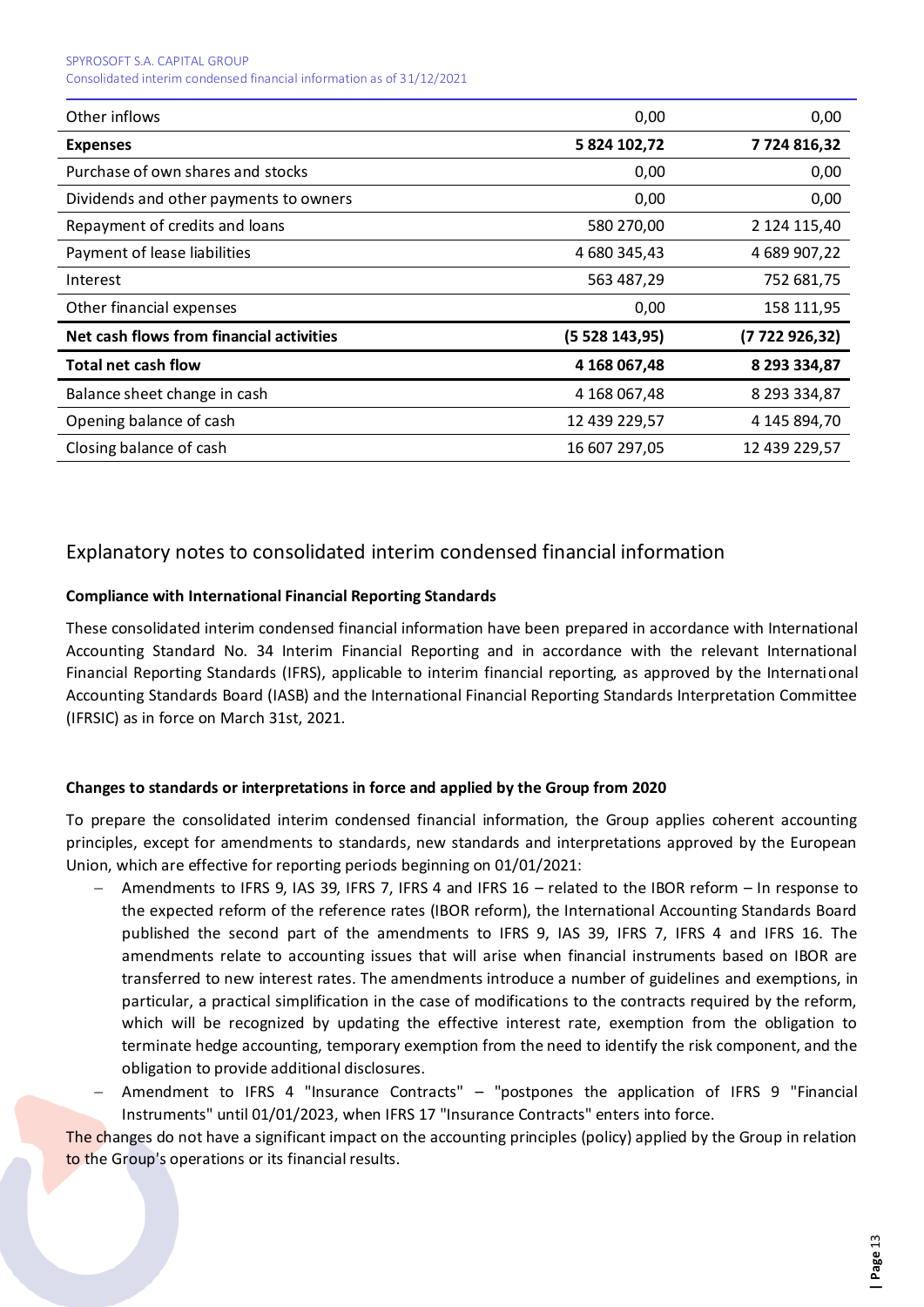#### <span id="page-13-0"></span>**Published standards and interpretations that did not enter into force for the period beginning on 01/01/2021**

When approving these financial information, the Group has not applied the following standards, changes to standards and interpretations that have not yet been approved for use in the EU:

- − Amendments to IFRS 1, IFRS 9, examples to IFRS 16, IAS 41 under Annual Improvements 2018–2020 applicable to annual periods beginning on or after 01/01/2022,
- − Amendments to IFRS 3 Business combinations Reference to conceptual assumptions applicable for periods beginning on or after 01/01/2022,
- − Amendments to IAS 16 Tangible Fixed Assets: Revenue Earned Before Handover applicable to periods beginning on or after 01/01/2022,
- − Amendments to IAS 37 Onerous Contracts Costs of Meeting Contractual Obligations applicable to periods beginning on or after 01/01/2022,
- − Amendments resulting from the review of IFRS 2018–2020: IFRS 1 First–time Adoption of International Financial Reporting Standards – First–time adopting subsidiary – applicable for periods beginning on or after 01/01/2022,
- − Amendments resulting from the review of IFRS 2018–2020: IFRS 9 Financial Instruments Fees under the 10% test on derecognition of financial liabilities – applicable to periods beginning on or after 01/01/2022,
- − New IFRS 17 Insurance Contracts applicable for periods beginning on or after 01/01/2023,
- − Amendments to IAS 1 Classification of liabilities as short–term or long–term applicable to periods beginning on or after 01/01/2023,
- − Amendments to IAS 8 Accounting Policies, Changes in Accounting Estimates and Errors effective for periods beginning on or after 01/01/2023,
- − Amendments to IAS 1 and Practice Statement 2: Disclosures about accounting policies (published on February 12, 2021) – applicable to annual periods beginning on or after 01/01/2023,
- − IFRS 14 Regulatory Accruals (published on January 30, 2014) in accordance with the decision of the European Commission, the approval process of the standard in its draft version will not be initiated before the publication of the final standard – until the date of approval of these interim consolidated financial information for publication, not approved by EU – applicable for annual periods beginning on or after 01/01/2016;
- − Amendments to IFRS 10 and IAS 28: Transactions of sale or contribution of assets between an investor and its associate or joint venture (published on September 11, 2014) – the work leading to the approval of these amendments has been postponed by the EU indefinitely – the effective date has been deferred by the International Accounting Standards Board for an indefinite period.
- On March 31, 2021, the International Accounting Standards Board (IASB) published amendments to IFRS 16 Leases that extend for the period of one year the optional coronavirus pandemic (COVID–19) relaxation of operational requirements for lessees benefiting from the temporary suspension option leasing fees. According to the so–called "practical solution", if a lessee obtains an exemption from COVID– 19 leases, he does not need to assess whether the exemption is a modification of the lease, and instead recognizes the change in the books as if it was not a modification. The changes will be effective for periods beginning on or after April 1, 2021. The Group will apply these changes after they have been approved for use by the European Union, and the impact of this change on the consolidated interim condensed financial information is assessed as irrelevant.

The Group has not decided to apply any standard, interpretation, or amendment that has been published but is not yet effective. However, the changes do not have a significant impact on the accounting principles (policy) applied by the Group in relation to the Group's operations or its financial results.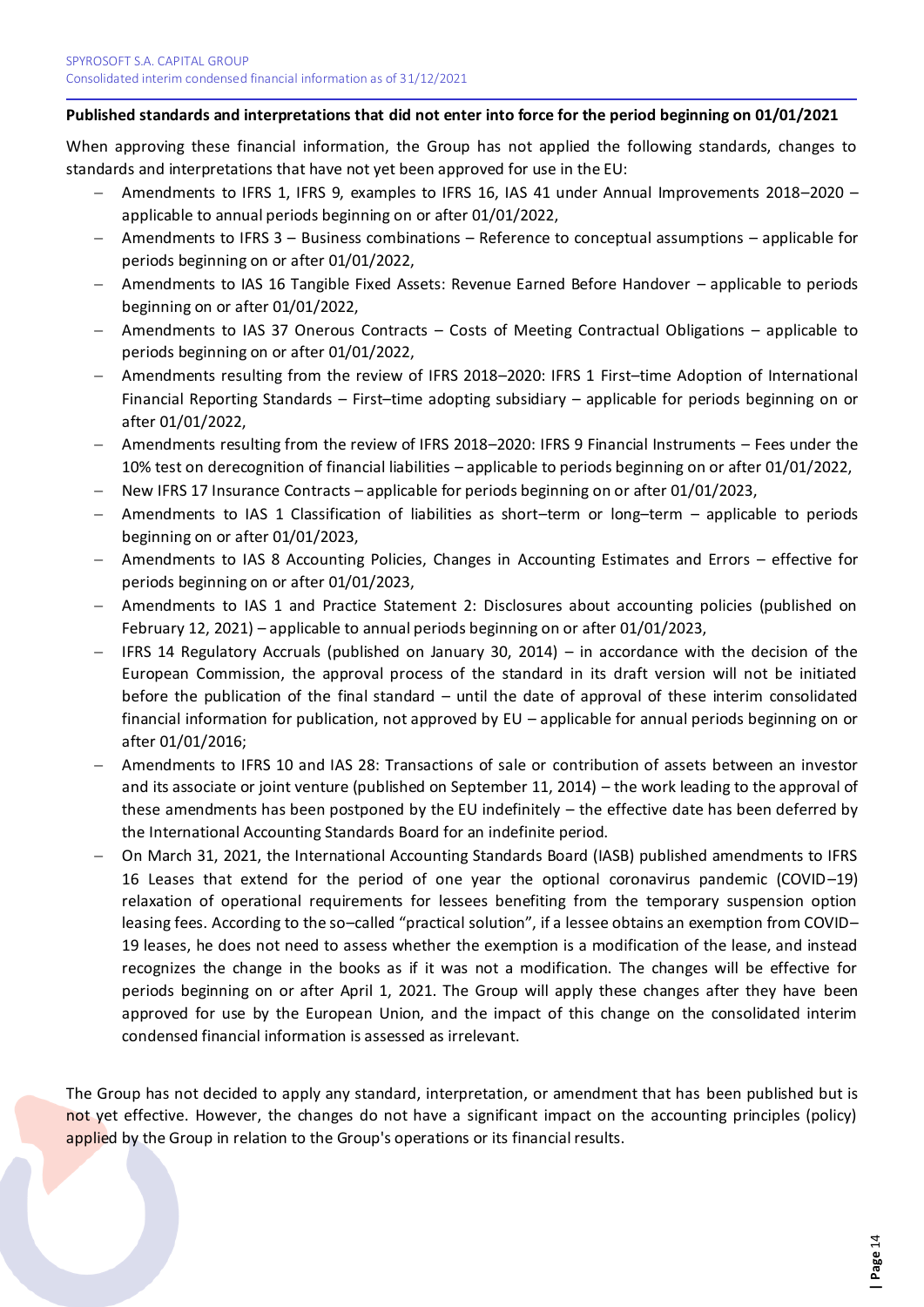#### <span id="page-14-0"></span>**Description of the adopted accounting principles (policy)**

#### Revenues and costs of operational activities

Revenue is the inflow of economic benefits for a given period, arising in the ordinary course of business of the Group, resulting in an increase in equity, other than an increase in capital resulting from contributions from shareholders. The Group recognizes revenues using the so–called The Five Step Model under IFRS 15. Revenue includes only amounts received or receivable that are equal to the transaction prices that accrue to the Group after (or while fulfilling) its obligation to transfer a promised good or service (i.e. an asset) to the client. The transaction price is the amount of remuneration that – as expected by the Group – will be due to it in exchange for the delivery of the promised goods or services, minus applicable VAT. The Group also applies the principle of measuring of revenues and performance obligations fulfilled in time for those contracts, for which the performance of the service does not create an asset with an alternative use, and the Group has an enforceable right to payment for the service performed. For each performance obligation satisfied over time, an entity recognizes revenue over time by measuring the degree of complete satisfaction of that performance obligation. In case of programming services valued on the basis of hours of work ("time & material"), each hour of work is counted as performance of the obligation, and at the end of each reporting period, an entity recognizes revenue based on the hours actually worked and a fixed rate. In the case of services valued on the basis of a predetermined price for the programming work performed ("fixed price" or "milestone"), the full performance of the obligation is considered to be the moment of transferring the final effects. The progress of work is calculated with prudence in valuation in terms of the risk of failure to deliver the final results in the future. It is measured according to the expenditure-based method, based on the value of costs incurred in total costs planned, taking into account the expected or incurred losses. Revenue from this type of contract is recognized over time, based on a quarterly valuation.

The costs of materials, goods and finished products used and the costs of services are recognized by the Group in the same period in which revenues from the sale of these components or revenues from the provision of services for which these components are used are recognized, in accordance with the principle of matching revenues and costs.

#### Revenues and costs of financial activities

Financial revenues mainly include interest on deposits of free funds in bank accounts, commissions and interest on loans granted, interest on delay in settling receivables, the amount of released provisions for financial activities, income from the sale of securities, positive exchange rate differences (per balance) , restoration of the lost value of financial investments, value of redeemed credits and loans, profits from the settlement of derivatives. Financial costs mainly include interest on loans and borrowings, interest on late payment of liabilities, provisions for certain or probable losses on financial operations, value at purchase price of shares, stocks and securities sold, commissions and handling fees, write–downs on receivables interest and value of short–term investments, discount and exchange rate differences (per balance) and in the case of leasing, other fees, ex cept for capital instalments.

#### State subsidies

Subsidies are not recognized until there is reasonable assurance that the Group company will meet the necessary conditions and receive the subsidy. In order to receive state subsidies, the company has to pur chase or produce certain fixed assets. As such, state subsidies are recognized in the balance sheet under deferred income and systematically charged to the profit and loss account over the expected economic useful lives of these assets.

#### Current and deferred taxes

Mandatory decrease of profit includes current tax, withholding tax paid abroad, and deferred tax. The current tax is calculated on the basis of the tax result (tax base) for a given financial year. Tax profit/(loss) differs from the accounting gross profit/(loss) due to the different moment of recognizing revenues and costs as realized for tax and accounting purposes, as well as due to permanent differences between the tax and accounting treatment of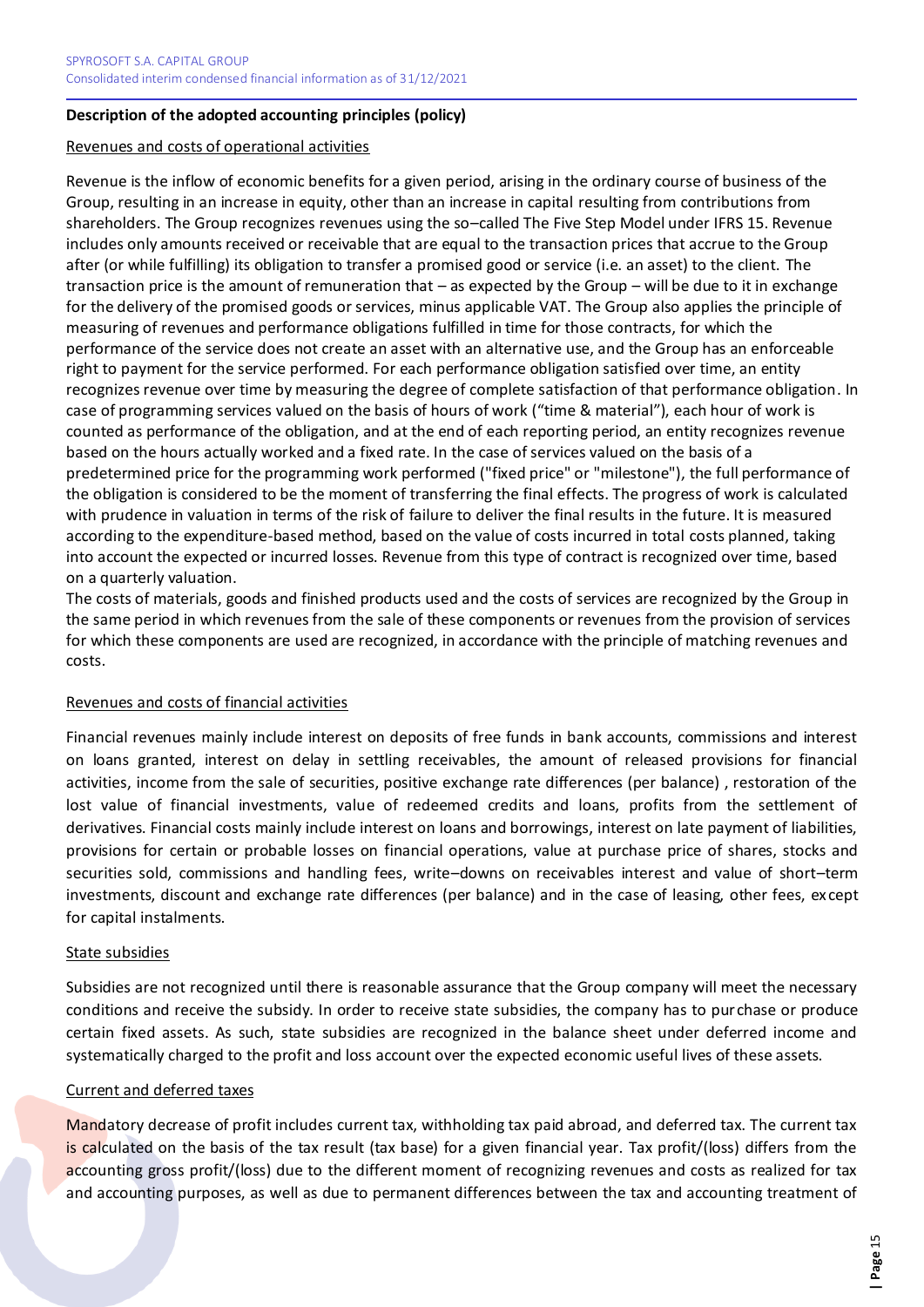certain items of revenues and costs. Taxes are calculated based on the tax rates applicable in a given financial year. The current income tax relating to items recognized directly in equity is recognized directly in equity and not in the profit and loss account. Deferred tax is calculated using the balance sheet method as a tax to be paid or returned in the future, based on the differences between the balance sheet values of assets and liabilities and the corresponding tax values used to calculate the tax base. Provision for deferred tax is created from all taxable positive temporary differences, while the asset due to deferred tax is recognized to the amount potentially reducible from future tax profits by the recognized negative temporary differences. The value of the deferred tax asset is subject to analysis for each balance sheet date, and if the expected future tax profits will not be sufficient to realize the asset or its part, it is written off. Deferred tax is calculated using the tax rates that will apply when the asset is realized or the liability becomes due. Deferred tax is recognized in the profit and loss account, except when it relates to items recognized directly in Equity. In the latter case, deferred tax is also charged directly to Equity.

#### Tangible fixed assets

Tangible fixed assets are initially recognized by cost (purchase price or production cost) reduced in the subsequent periods by depreciation charges and impairment losses. External financing costs directly related to the acquisition or production of assets that require a longer period of time to be fit for use or resale are added to the production costs of such fixed assets until the fixed assets are put into use. Revenues from investments obtained as a result of short-term investment of obtained funds, and related to the formation of fixed assets, reduce the value of capitalized costs of external financing. Other external financing costs are recognized as costs in the period in which they were incurred. Depreciation is calculated for fixed assets, excluding land and fixed assets under construction, over the estimated useful economic lives of these assets, using the straight-line method. Fixed assets with a low initial unit value (i.e. not exceeding PLN 500) are redeemed in a simplified manner by making a one-off write-off. Profits or losses resulting from the sale/liquidation or cessation of use of fixed assets are defined as the difference between the sales revenues and the net value of these fixed assets.

#### Intangible assets

Intangible assets are recognized only if it is probable that in the future they will result in an inflow of economic benefits that may be related to these assets. Initial recognition of intangible assets is based on the purchase price or cost of production. After initial recognition, intangible assets are valued at acquisition or production cost, including a reduction by the costs amortization and impairment losses. Depreciation is calculated for intangible assets over the estimated useful economic lives of these assets, using the straight-line method. Intangible assets with a low initial value (i.e. not exceeding PLN 500) are redeemed in a simplified manner by making a one-off write-off. Profits or losses resulting from the sale/liquidation or cessation of use of intangible assets are defined as the difference between the sales revenues and the net value of these assets.

#### **Goodwill**

Goodwill (profit) is calculated as the difference of two values:

- the sum of the payment for the control of minority shares (measured in proportion to the acquired net assets) and the fair value of shares (stocks) held by the acquiree prior to the acquisition date,
- the fair value of the entity's identifiable net assets acquired.

The surplus of the sum calculated in the manner indicated above over the fair value of the identifiable acquired net assets of the entity is recognized in the assets of the consolidated statement of financial position as goodwill. Goodwill corresponds to a payment made by the acquirer in anticipation of future economic benefits on assets that cannot be identified individually or recognized separately. After initial recognition, goodwill is measured at acquisition cost minus total impairment losses. If the above-mentioned sum is lower than the fair value of the identifiable acquired net assets of the entity, the difference is immediately recognized in the result. The Group recognizes the gain on acquisition under the category of other operating income.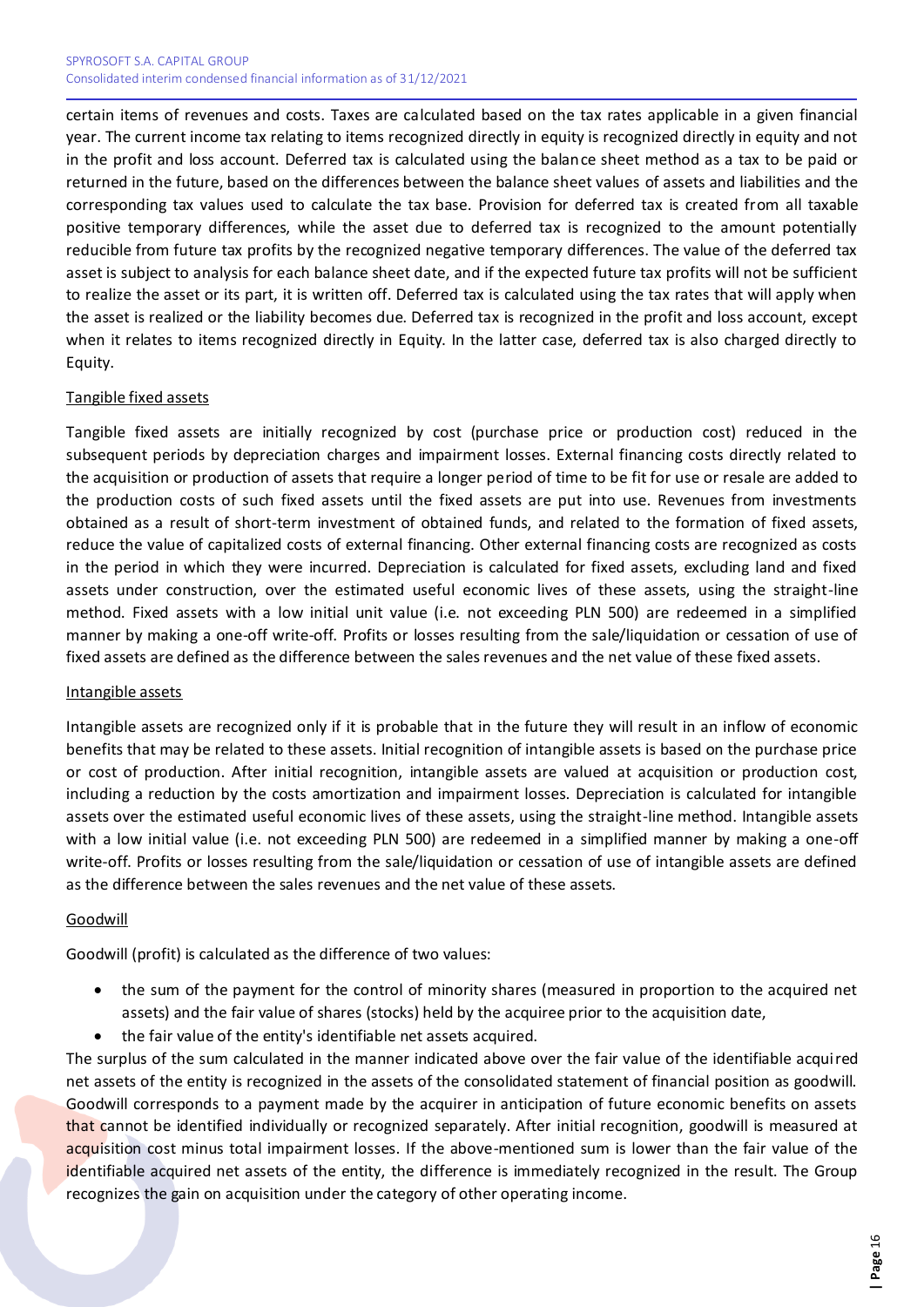#### Leasing

The Group, as a lessee, classifies a contract as a lease or as a lease agreement if it transfers the right to control the use of an identified asset for a given period in exchange for remuneration. The right to control the use of an asset used under a lease agreement means, first of all, the right to obtain substantially all economic benefits from the use of the asset and the right to direct the use of an identified asset. The risk consists of the possibility of incurring losses due to unused production capacity, loss of technical usefulness or changes in the level of the achieved return, caused by changes in economic conditions. Benefits may include the expectation of profitable operation of an asset over its economic useful life and the expectation of profit from an increase in its value or the realization of its residual value. On the commencement date, the Group recognizes the right-of-use asset and the lease liability. The right-of-use is initially valued at cost consisting of the initial value of the lease liability, the initial direct costs, the estimate of the expected costs for dismantling the underlying asset and the lease payments paid on or before the commencement date, less any lease incentives. The Group amortizes the right to use using the straight-line method from the commencement date through the period of its expected useful life. As at the commencement date, the Group measures the lease liability at the present value of the outstanding lease payments using the lease interest rate if it can be easily determined. Otherwise, the lessee's incremental borrowing rate is used. In subsequent periods, the lease liability is reduced by repayments made and increased by accrued interest. The valuation of the lease liability is updated to reflect the contract changes and to reassess the lease term, exercise a call option, guaranteed residual value or lease payments based on an index or rate. Generally, the revaluation of the liability is recognized as an adjustment to the right-of-use asset.

#### Loss of non–financial assets

At each balance sheet date, the Group assesses whether there are any premises indicating that any of the nonfinancial fixed assets may be impaired. If it is found that such premises exist, or if it is necessary to conduct an annual impairment test, the Group estimates the recoverable amount of a given asset or cash-generating unit to which a given asset belongs. The recoverable amount of an asset or a cash-generating unit corresponds to its fair value less costs to sell the asset or cash-generating unit, respectively, or its value in use, whichever is higher. The recoverable amount is determined for individual assets, unless a given asset does not generate separate cash inflows largely independent of those generated by other assets or groups of assets. Impairment takes place if the carrying amount of an asset is higher than its recoverable amount, and an impairment loss is recognized up to the determined recoverable amount. When estimating value in use, the projected cash flows are discounted to their present value using a pre-tax discount rate that reflects current market assessments of the time value of money and the risks specific to the asset. Write-downs for impairment of property components used in continuing operations are recognized in those cost categories that correspond to the function of the asset for which impairment was identified. At each balance sheet date, the Group assesses whether there are any premises indicating that the impairment loss recognized in previous periods in relation to a given asset is unnecessary or whether it should be reduced. If such premises exist, the Group estimates the recoverable amount of this asset. The previously recognized impairment loss is reversed only when, since the last impairment loss was recognized, there has been a change in the estimated values used to determine the recoverable amount of a given asset. In such a case, the carrying amount of the asset is increased to its recoverable amount. The increased amount may not exceed the carrying amount of the asset that would have been determined (after amortization) if no impairment loss had been recognized for this asset in previous years. Reversal of an impairment loss for an asset is recognized immediately as income. After the write-down is reversed, in subsequent periods the depreciation write-off for a given asset is corrected in a way that allows, during the remaining useful life of this asset, to systematically write off its verified balance sheet value, reduced by the residual value.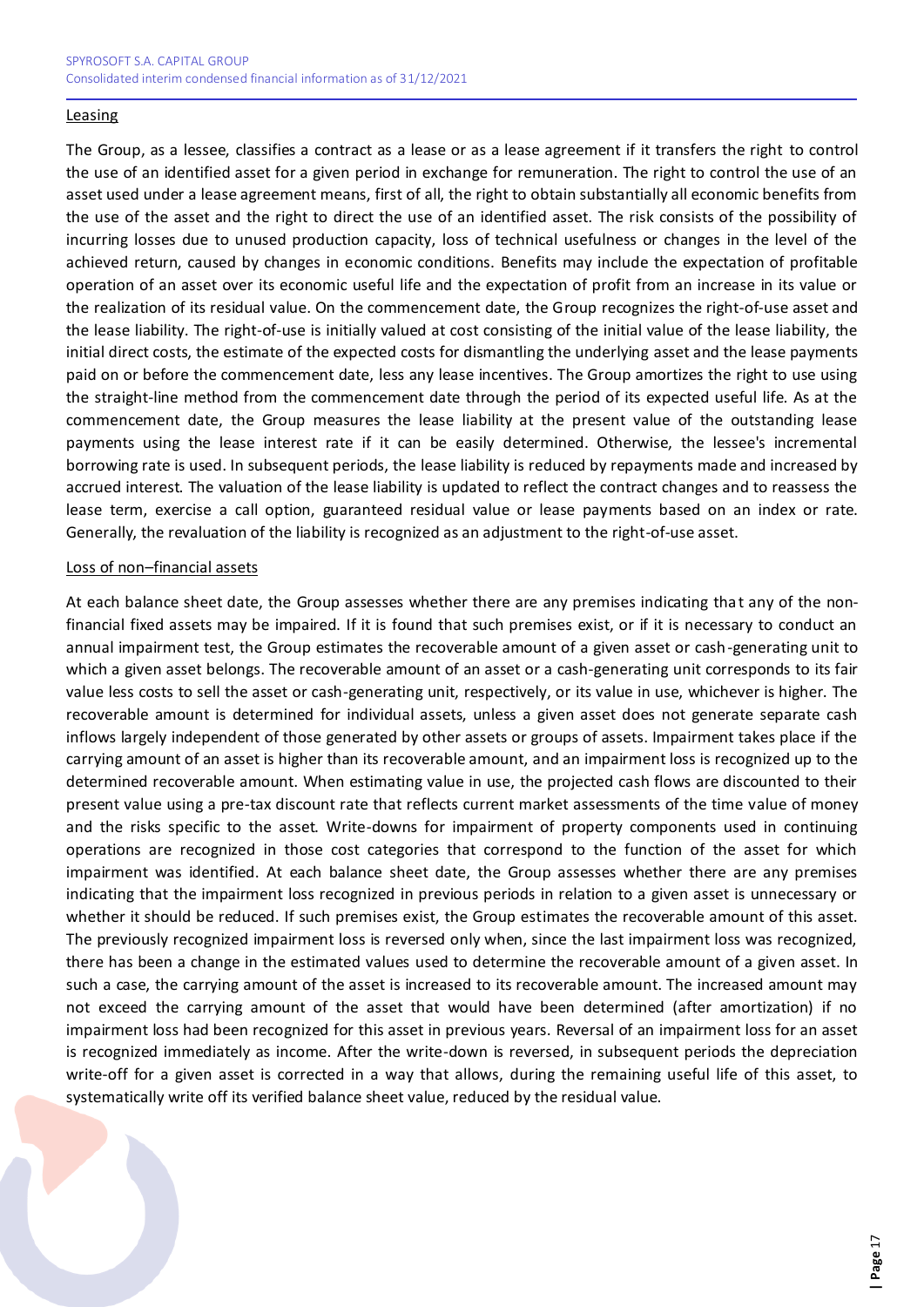#### Shares and stocks in subordinated entities not subject to consolidation

At the issuance date, the shares and stocks of affiliated entities not subject to consolidation are valuated according to their acquisition prices. At the balance sheet date, investments in subordinated entities are valued according to the purchase price adjusted by write-offs due to permanent loss of value.

#### Financial assets

Upon initial recognition, the Group classifies each financial asset into four categories of financial assets, the distinction of which is made depending on the Group's business model for asset management and the characteristics of the contractual cash flows:

- assets measured after initial recognition at amortized cost,
- assets measured after initial recognition at fair value through other comprehensive income,
- assets measured at fair value through profit and loss,
- − hedging financial instruments.

Assets measured after initial recognition at amortized cost - these are financial assets held in accordance with a business model whose purpose is to hold a financial asset to obtain contractual cash flows and the contractual characteristics of these financial assets include the emergence of cash flows that are merely repayments of the amount. principal and interest. The Company uses the effective interest rate method to measure financial assets measured at amortized cost. After initial recognition, trade receivables are measured at amortized cost using the effective interest rate method, taking into account impairment write-offs, while trade receivables with a maturity date of less than 12 months from the date of arising (i.e. with no financing element), are not discounted and are measured at nominal value.

Assets measured after initial recognition at fair value through other comprehensive income - these are financial assets held in accordance with a business model whose purpose is both to hold financial assets to obtain contractual cash flows and to sell financial assets, and the contract characteristics for these financial assets it provides for the emergence of cash flows that are merely a repayment of principal and interest. Gains and losses on a financial asset that is an equity instrument for which the fair value through other comprehensive income option has been applied are recognized in other comprehensive income, except for dividend income.

Assets valued at fair value through profit or loss - these are all other financial assets. Profits or losses resulting from the valuation of a financial asset classified as measured at fair value through profit or loss are recognized in profit or loss in the period in which they arise. Profits or losses resulting from the measurement of items at fair value through profit or loss also include interest and dividend income.

Hedging financial instruments are derivative instruments designated as hedging instruments. Hedging financial instruments are subject to valuation in accordance with the principles of hedge accounting. The Group does not apply hedge accounting, therefore the provisions of IFRS 9 in this respect do not apply to it.

#### **Inventories**

The initial value (cost) of inventories includes all costs (acquisition, production and other) incurred in bringing inventories to their present location and condition. The purchase price of the inventory includes the purchase price plus import duties and other taxes (not recoverable from the tax authorities), transportation, loading, unloading and other costs directly related to the acquisition of the inventory, minus discounts, rebates and other similar reductions. Inventories are measured at the initial value (purchase price or production cost) or at the net selling price that can be obtained, whichever is lower. The realizable net selling price corresponds to the estimated selling price less any costs necessary to complete production and the costs of bringing the inventory to sale or finding a buyer (ie Costs of sales, marketing, etc.). Due to the fact that in the Group there are only goods in the form of computer hardware purchased for resale, the cost is determined by detailed identification.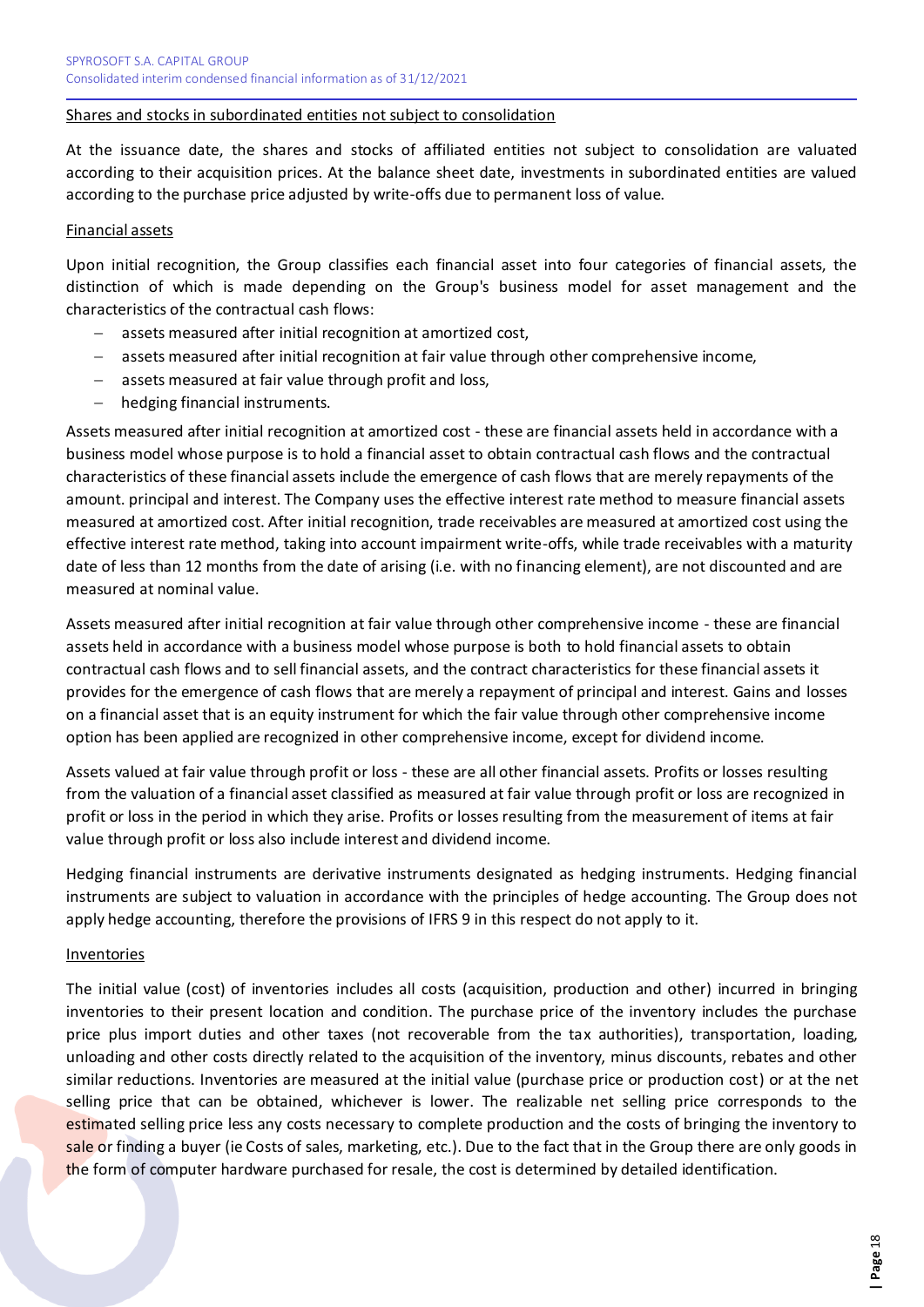#### Trade and other receivables

Trade receivables are valued in the books at the value corresponding to the transaction prices adjusted with appropriate impairment allowances under the expected loss model.

#### Active accruals

The Group performs active accruals if the costs already incurred relate to future reporting periods, unless their amount is irrelevant to the financial statements, then the amount of costs is charged to costs on the date of purchase of the goods or service.

#### Cash and cash equivalents

Cash comprises cash on hand, demand deposits and bank deposits maturing up to 3 months. Cash equivalents are short-term, highly liquid investments that are easily convertible into specific amounts of cash and are exposed to an insignificant risk of changes in value. Unpaid overdraft facilities are presented in cash flows from financial activities under Loans and advances.

#### Assets held for sale and discontinued operations

Fixed assets (and groups of net assets) classified as held for sale are valued at the lower of the two values: their carrying amount or fair value less costs to sell. Fixed assets (and groups of net assets) are classified as held for sale if their carrying amount will be recovered rather as a result of a sale transaction than as a result of their continued use. This condition is deemed to be met only when the sale is highly probable and the asset (or a group of net assets held for sale) is available for immediate sale in its present condition. The classification of an asset as held for sale assumes the intention of the Group's management to complete the sale transaction within one year from the change of classification.

#### **Equity**

Equity is recognized in the books of accounts, separately for different types, and in accordance with the principles set out in the provisions of law and the provisions of the articles of association and contracts of the Group's Companies. The share capital is shown at the nominal value, in the amount consistent with the parent company's articles of association and the entry in the court register. Reserve capital is created from the generated profits. Reserve capital from the sale of shares above their nominal value is created from the surplus of the issue price of shares above their nominal value, less the issue costs. The costs of issuing shares, incurred when establishing a joint-stock company or increasing the share capital, reduce the supplementary capital to the amount of the surplus of the issue value over the par value of the shares. The reserve capital is the payments made towards the share capital increase until the increase is registered in the court register.

#### Provisions for liabilities

Provisions for liabilities are created when the Group has an existing obligation (legal or customary) resulting from past events and it is probable that the fulfillment of the obligation will reduce the resources embodying the economic benefits of the Group and the amount of the obligation can be reliably estimated. Provisions are not made for future operating losses. A provision for restructuring costs is recognized only when a Group Company has announced a detailed and formal restructuring plan to all interested parties.

#### Financial liabilities

A financial liability is any liability that is:

a contractual obligation to deliver cash or another financial asset to another entity or to exchange financial assets or financial liabilities with another entity under potentially unfavorable conditions.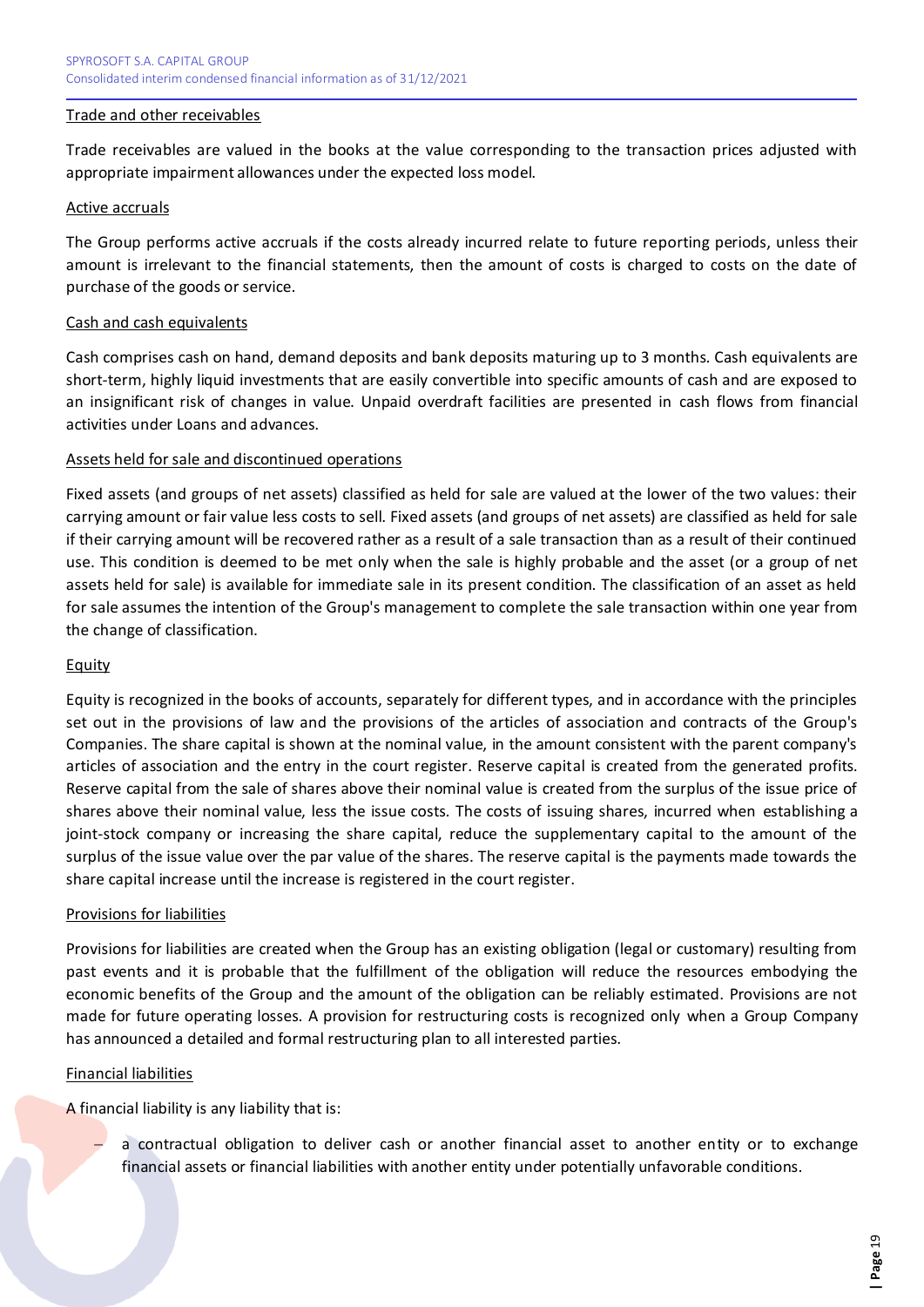a contract that will or may be settled in the entity's own equity instruments and is a non-derivative for which the entity is or may be required to deliver a variable number of its own equity instruments, or a derivative that will or may be otherwise settled than by exchanging a fixed amount of cash or another financial asset for a fixed number of the entity's own equity instruments. For this purpose, pre-emptive rights, options and warrants which enable the entity to acquire a fixed number of its own equity instruments for a fixed amount of cash in any currency, are equity instruments if the entity offers preemptive rights, options and warrants pro rata to all existing owners of the same tier non-derivative equity instruments.

At the moment of initial recognition, the Group classifies each component of financial liabilities as:

- components of financial liabilities at fair value through profit or loss,
- − other financial liabilities measured at amortized cost.

Upon initial recognition, a financial liability is measured at fair value plus, in the case of a financial liability not classified as measured at fair value through profit or loss, by transaction costs that can be directly attributed to the financial liability.

#### Trade and other non–financial liabilities

Trade and other non–financial liabilities are shown in the amount payable. Other non-financial liabilities include, in particular, payables, liabilities to the tax office due to value added tax and income taxes, and liabilities due to received advances, which will be settled by the delivery of goods, services or fixed assets. Other non-financial liabilities are recognized at the amount due.

#### Accrued expenses

The Group estimates accrued expenses if costs that are known and certain to occur have not been included as a liability yet, even if they were already incurred, in the situation when the costs are related to the current period and the revenues generated in it.

#### <span id="page-19-0"></span>**Functional currency and presentation currency**

Items included in the consolidated interim condensed financial information are measured in the currency of the primary economic environment in which the Group operates (functional currency). The consolidated interim condensed financial information is presented in Polish zloty (PLN), which is the functional and presentation currency of the Group.

Transactions expressed in foreign currencies are converted into the functional currency at the exchange rate applicable on the transaction date. Exchange gains and losses from the settlement of these transactions and the balance sheet valuation of monetary assets and liabilities expressed in foreign currencies are recognized in the financial result.

#### **Professional judgment and uncertainty of estimates**

The preparation of the consolidated financial statements of the Group requires the Management Board of the parent company to make judgments, estimates and assumptions that affect the presented revenues, costs, assets and liabilities as well as related notes and disclosures of contingent liabilities. Uncertainty about these assumptions and estimates may result in material adjustments to the carrying amounts of assets and liabilities in the future. The basic assumptions about the future and other key sources of uncertainty as at the balance sheet date that bear a significant risk of a significant adjustment to the carrying amounts of assets and liabilities in the next financial year are discussed below.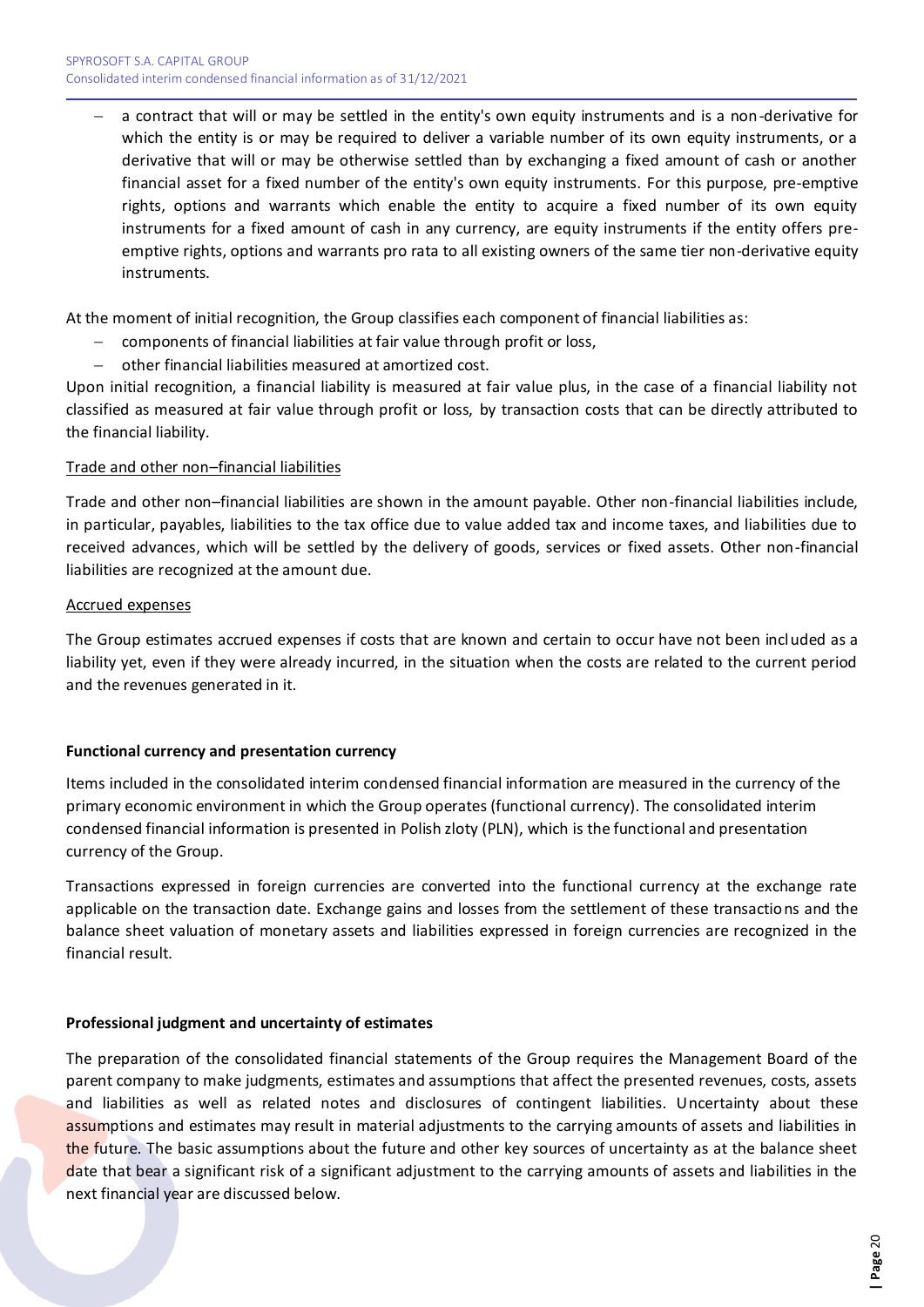#### Deferred tax assets

The Group companies recognize a deferred tax asset based on the assumption that tax profit will be generated in the future that will allow for its use. Deterioration of the tax results obtained in the future could make this assumption unjustified.

#### Provision for deferred tax

The Group companies recognize a deferred tax liability based on the assumption that a tax obligation will arise in the future due to positive temporary differences, leading to its utilization.

#### Depreciation rates

The depreciation rates are determined on the basis of the expected period of economic usefulness of tangible fixed assets and intangible assets. Every year, the companies of the Group verify the assumed useful economic lives based on current estimates.

#### Valuation of reserves

Provisions for the costs of unused leaves were estimated for individual companies based on the available personnel and financial and accounting information. Provisions are calculated at the end of the financial year on the basis of the actual number of days of unused leaves in the current period and increased by the number of days of unused leaves from previous periods. The number of days obtained in this way for each employee is multiplied by the daily rate based on the average remuneration adopted to determine the remuneration for the leave.

#### **Principles of consolidation**

Financial information of a subsidiary, after taking into account adjustments to bring it into compliance with IFRS are prepared for the same reporting period as the financial information of the parent company, using consistent accounting principles, based on uniform accounting principles applied for similar transactions and economic events. Adjustments are made to eliminate any discrepancies in the applied accounting principles. All significant balances and transactions between the Group's entities, including unrealized profits from transactions within the Group, have been fully eliminated. Unrealized losses are eliminated unless they prove impairment.

- Subsidiaries are all entities over which the Group exercises control, manifesting itself in the simultaneous: − being able to exercise authority, consisting in having current laws that provide the ability to manage and
	- direct significant activities, i.e. activities that significantly affect the financial results of the entity, − being exposed to variable financial results or having the right to variable financial results, consisting in the
	- possibility of changing the financial results of the Group depending on the results of this entity, − having the ability to use the exercised authority to influence the amount of the entity's financial results, consisting in using its power to influence the financial results attributed to the Group that are related to involvement in this entity.

In line with the accounting policy adopted by the Group, the parent entity may not fully consolidate its subsidiaries, provided that:

- the share of the balance sheet total of these entities in the balance sheet total of the Capital Group before consolidation exclusions does not exceed 5%,
- the share of these entities' revenues in the sales revenues of the Capital Group before consolidation exclusions do not exceed 2%.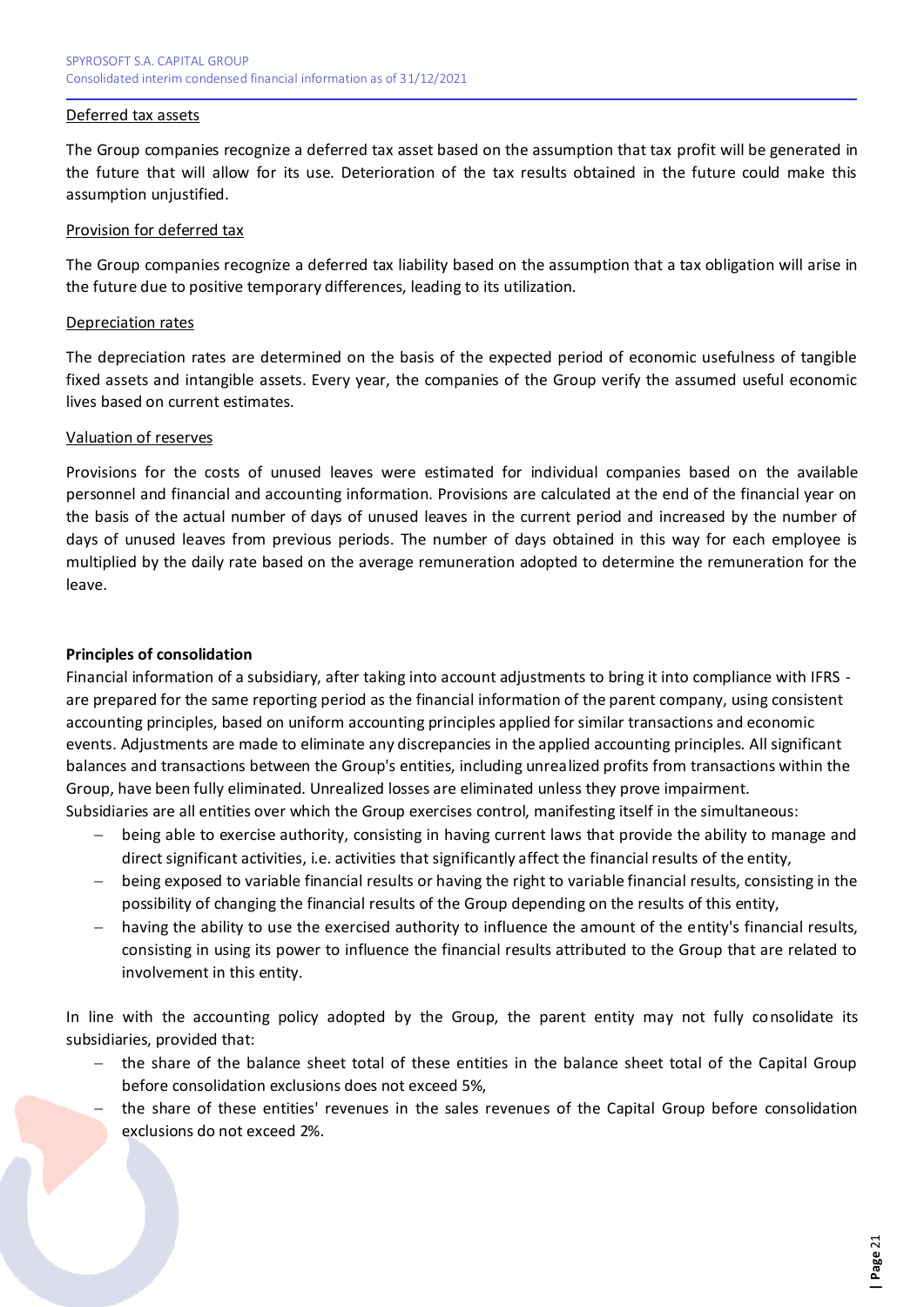#### <span id="page-21-0"></span>**Changes in accounting policy**

By Resolution No. 27 of the Ordinary General Meeting of SpyroSoft S.A. on 23/06/2021, it was decided that, starting from 01/01/2021, the consolidated financial statements of the capital group will be prepared in accordance with the International Financial Reporting Standards (IFRS) / International Accounting Standards (IAS) to the extent that they were announced in the form of a regulation The European Commission.

# <span id="page-21-1"></span>Additional information – Operating segments

#### <span id="page-21-2"></span>**Presentation of statements by business segment**

The scope of financial information in the reporting on operating segments in the Group is defined in accordance with the requirements of IFRS 8. The result for a given segment is determined at the operating profit level.

#### <span id="page-21-3"></span>**Description of the segments**

#### SpyroSoft PL

The activities of the segment are carried out by SpyroSoft S.A., which deals with software development. As part of the services provided, it offers comprehensive solutions in the field of software development, from embedded solutions to high–level systems based on public clouds. SpyroSoft also deals with software development in the areas of backend and frontend, mobile applications, data architecture, offers comprehensive project management in which company specialists manage projects and related requirements, create architecture, and write and develop the programming layer.

SpyroSoft works mainly with clients from the following industries:

- finances,
- − industry 4.0,
- − medicine,
- − HR,
- − geospatial services.

Thanks to the knowledge of the specific industries, the client is provided not only with the solution itself, but also to a wide range of consulting services regarding IT solutions best suited to the needs and regulations of their specific industry.

The company offers its services mainly on the Polish and EU markets.

#### Spyrosoft Solutions PL

The activities of the segment are carried out by Spyrosoft Solutions S.A., a company working in the field of production of embedded software, mainly for product companies from branches such as Automotive, Connectivity, Industry Automation, and Healthcare & Life Science. The company offers develops devices and software for their automation, creates communication solutions and applications for embedded devices. Spyrosoft Solutions provides programming services tailored to the needs and requirements of the client. The company supports clients from the moment of creating the product concept and choosing the technology, through the development of the architecture of the solution and its implementation, to the maintenance and development works with obtaining the necessary certifications and audits.

The company offers its services mainly on the German and Polish market.

#### Spyrosoft GB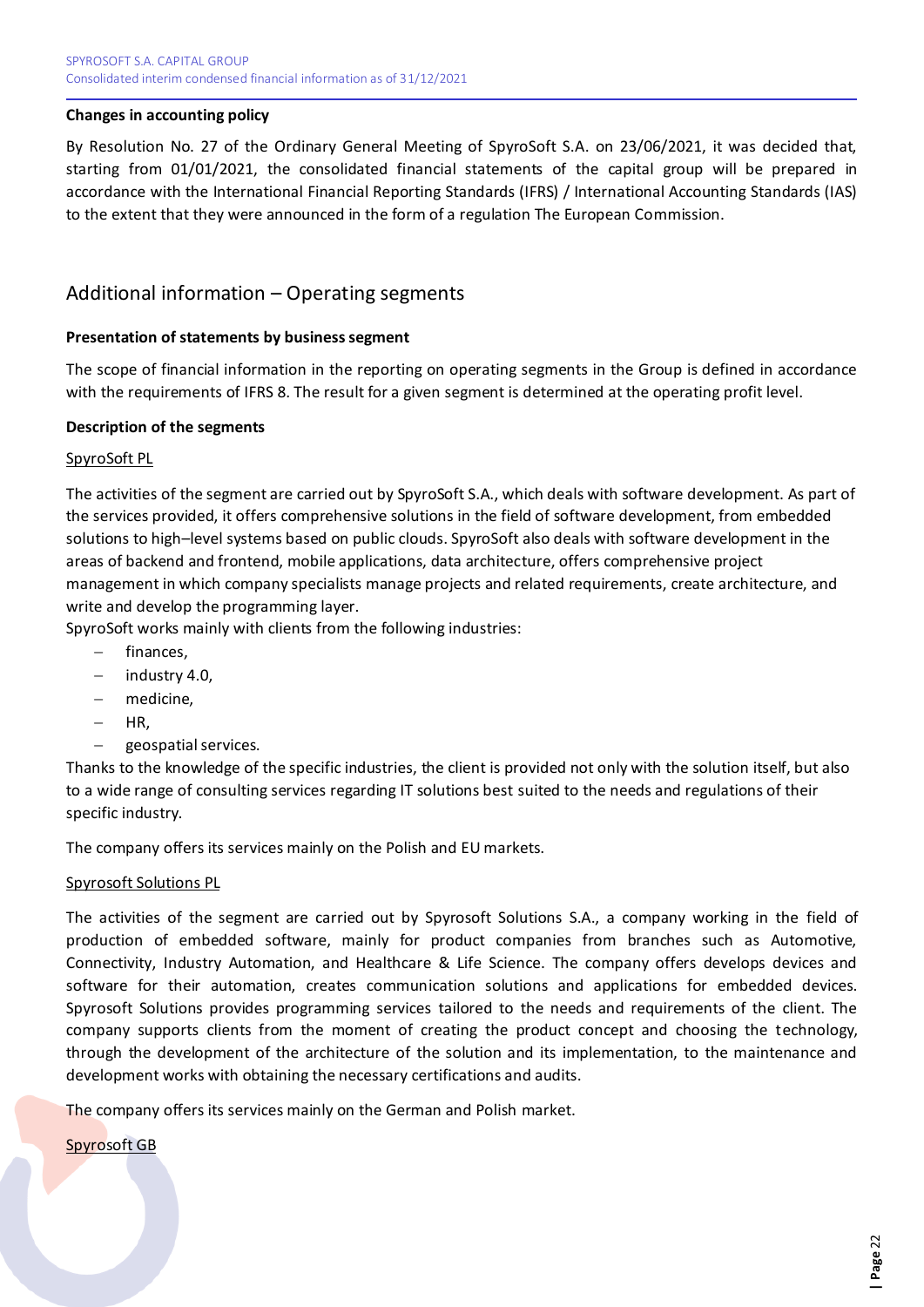The activities of the segment are carried out by Spyrosoft Ltd., dealing in software development. The scope of activities in this segment is analogous to the SpyroSoft PL segment, however, it is directed only to the British market.

#### Unravel PL

The activities of the segment are carried out by Unravel SA. The core of the company's activity is the field of creating digital products based on the challenges posed by the business expectations of customers. The company's activities include:

- discovery (design thinking, market research, experience mapping)
- testing (design sprint, rapid prototyping user testing)
- creating (developing a product, interface, design systems, directions of brand language and design)
- building (support for the product team and product management)
- testing (usability and  $A / B$  testing)
- scaling (data and analytical measurements)
- improvement (audits of products and their usability)

The company offers its services mainly on the Polish, British, and EU markets.

#### Spyrosoft Solutions HR

The activities of the segment are carried out by Spyrosoft Solutions d.o.o., a company producing embedded software mainly for product companies from the automotive industry. The scope of services is analogous to Spyrosoft Solutions PL, but aimed at the Balkan market.

#### Spyrosoft Solutions DE

The activities of the segment are carried out by Spyrosoft Solutions GmbH. The scope of services is analogous to Spyrosoft Solutions PL, but aimed at the German market.

#### Spyrosoft Synergy PL

The activities of the segment are carried out by Spyrosoft Synergy S.A., which deals with software development and technological consulting. Spyrosoft Synergy makes use of many years of experience in order to improve clients' ability to respond to changes by:

- providing support in the development of software in the field of robotics, from embedded solutions to high-level systems based on public clouds
- creating graphical HMI (Human Machine Interface) interfaces between the user and the machine or IT system, enabling the use of one software code in all operating systems, platforms and screen types, from desktop computers and embedded systems to business-critical applications, automotive systems, portable and mobile devices connected to the Internet of Things;
- creating flexible technology platforms that change in line with business strategies;
- as well as designing, delivering and developing large-scale digital products and solutions in an optimal manner.
- Spyrosoft Synergy offers services in the field of creating HMIs and robotics mainly for clients from the following industries:
	- o Automotive
	- o Industrial Automation,
	- o Consumer Electronics,
	- o Medical.

The company offers its services mainly on the EU, British and US markets.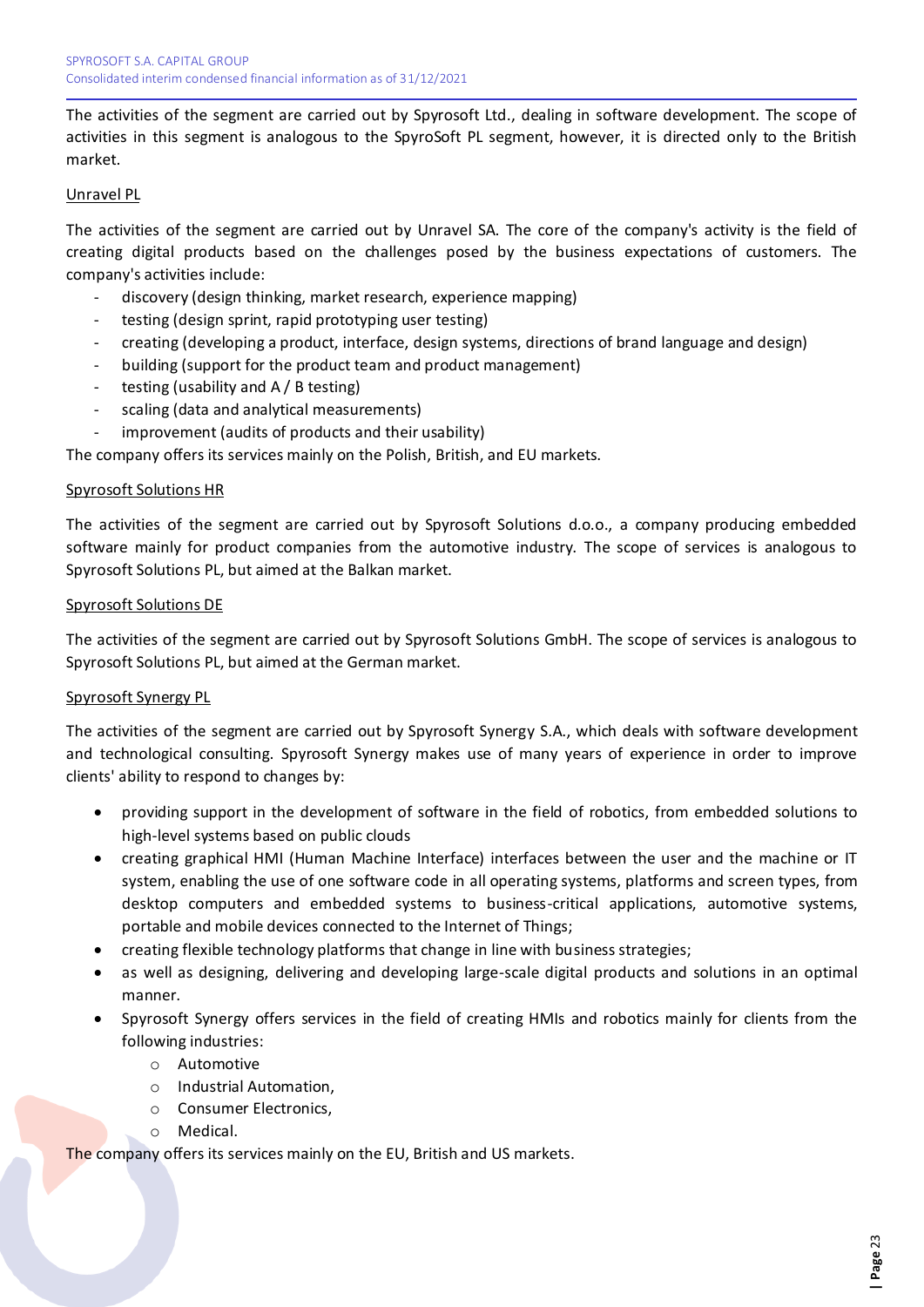#### <span id="page-23-0"></span>**Financial information about individual segments**

|                                                                       | from 01/01/2021<br>to 31/12/2021 | from 01/01/2020<br>to 31/12/2020 |
|-----------------------------------------------------------------------|----------------------------------|----------------------------------|
| <b>Revenue from sales</b>                                             |                                  |                                  |
| SpyroSoft PL                                                          | 116 767 781,39                   | 78 736 118,00                    |
| <b>Spyrosoft Solutions PL</b>                                         | 53 690 679,77                    | 34 545 058,59                    |
| Spyrosoft Synergy PL                                                  | 208 735,35                       | 0,00                             |
| Spyrosoft GB                                                          | 41 615 301,06                    | 22 796 040,29                    |
| Unravel                                                               | 5 277 176,94                     | 1650137,32                       |
| <b>Spyrosoft Solutions HR</b>                                         | 6 187 910,55                     | 0,00                             |
| <b>Spyrosoft Solutions DE</b>                                         | 1 199 943,70                     | 0,00                             |
| Consolidation adjustments                                             | (51 108 988, 12)                 | (24967700, 11)                   |
| Group's total revenue from sales                                      | 173 838 540,64                   | 112 759 654,09                   |
|                                                                       |                                  |                                  |
|                                                                       | from 01/01/2021                  | from 01/01/2020                  |
|                                                                       | to 31/12/2021                    | to 31/12/2020                    |
| Cost of sold products, services, goods and materials                  |                                  |                                  |
| SpyroSoft PL                                                          | 85 248 104,42                    | 58 478 676,56                    |
| <b>Spyrosoft Solutions PL</b>                                         | 35 100 577,72                    | 15 803 372,36                    |
| Spyrosoft Synergy PL                                                  | 171 053,20                       | 0,00                             |
| Spyrosoft GB                                                          | 36 327 466,41                    | 19 708 108,58                    |
| Unravel                                                               | 3 440 107,78                     | 1 125 202,35                     |
| <b>Spyrosoft Solutions HR</b>                                         | 4 805 464,65                     | 0,00                             |
| <b>Spyrosoft Solutions DE</b>                                         | 1713 584,56                      | 0,00                             |
| Consolidation adjustments                                             | (51 108 988,09)                  | (24804985, 43)                   |
| Group's total cost of sold products, services, goods and<br>materials | 115 697 370,65                   | 70 310 374,42                    |
|                                                                       |                                  |                                  |
|                                                                       | from 01/01/2021                  | from 01/01/2020                  |
| Cost of general management                                            | to 31/12/2021                    | to 31/12/2020                    |
|                                                                       |                                  |                                  |
| SpyroSoft PL<br><b>Spyrosoft Solutions PL</b>                         | 17 614 016,82<br>10 659 236,01   | 9 082 235,81<br>10 838 788,38    |
| Spyrosoft Synergy PL                                                  | 253 824,18                       | 0,00                             |
| Spyrosoft GB                                                          | 3 384 103,76                     | 1755 376,75                      |
| Unravel                                                               | 846 781,12                       | 168 476,70                       |
| <b>Spyrosoft Solutions HR</b>                                         | 0,00                             | 0,00                             |
| <b>Spyrosoft Solutions DE</b>                                         | 235 820,49                       | 0,00                             |
| <b>Consolidation adjustments</b>                                      |                                  | (382469,76)                      |
| <b>Group's total cost of general management</b>                       |                                  |                                  |
|                                                                       | (503 871, 44)<br>32 489 910,94   | 21 462 407,88                    |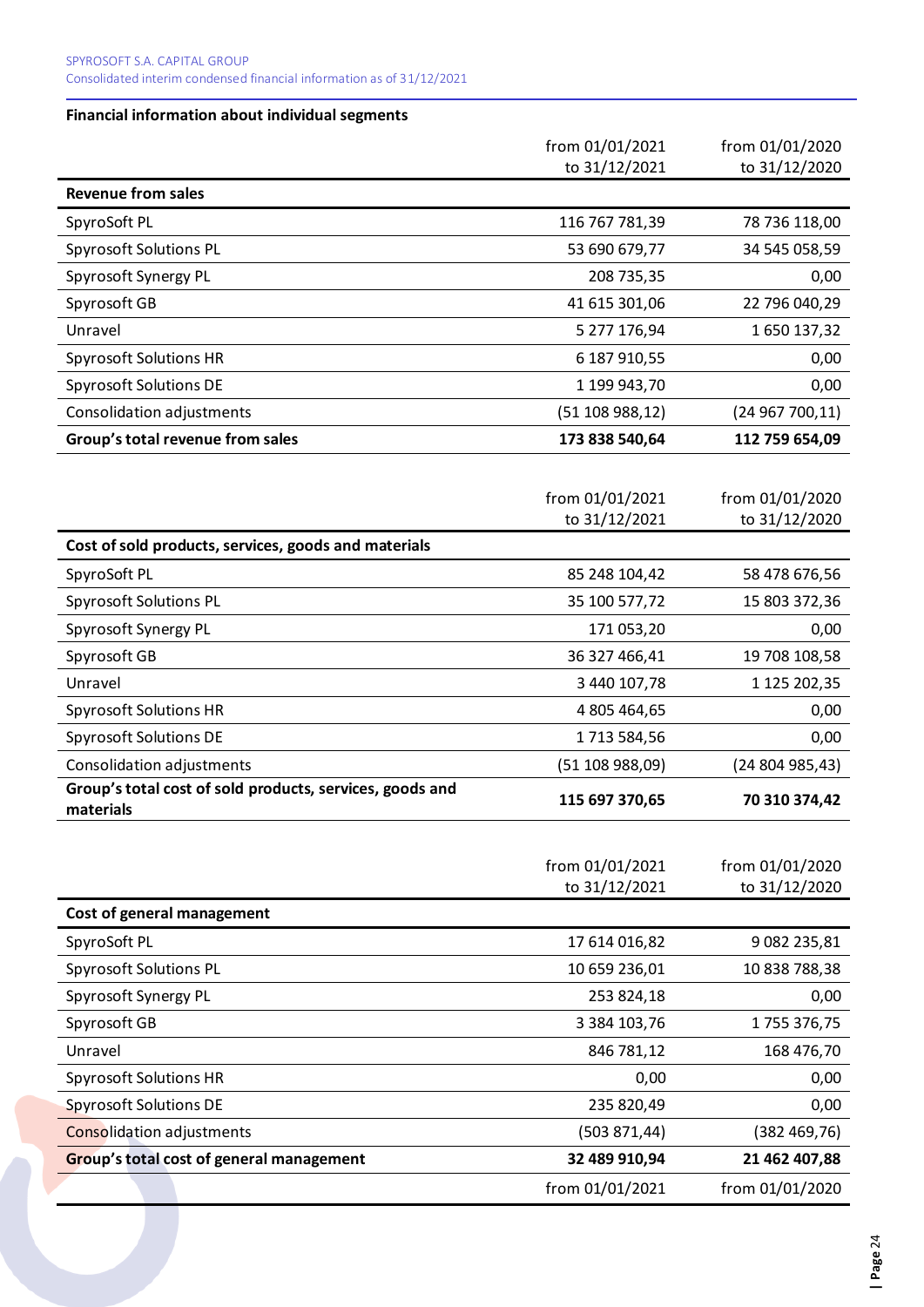|                                                     | to 31/12/2021    | to 31/12/2020    |
|-----------------------------------------------------|------------------|------------------|
| Profit (loss) from operating activity               |                  |                  |
| SpyroSoft PL                                        | 14 164 278,82    | 11 043 686,92    |
| <b>Spyrosoft Solutions PL</b>                       | 7 656 873,18     | 7 300 724,11     |
| Spyrosoft Synergy PL                                | (216 142, 40)    | 0,00             |
| Spyrosoft GB                                        | 1908 327,94      | 1 300 838,34     |
| Unravel                                             | 990 551,53       | 356 253,93       |
| <b>Spyrosoft Solutions HR</b>                       | 1 382 445,90     | 0,00             |
| <b>Spyrosoft Solutions DE</b>                       | (748734, 49)     | 0,00             |
| Consolidation adjustments                           | 540 687,01       | 219 755,08       |
| Group's total profit (loss) from operating activity | 25 678 287,49    | 20 221 258,38    |
|                                                     |                  |                  |
|                                                     | as of 31/12/2021 | as of 31/12/2020 |
| <b>Fixed assets</b>                                 |                  |                  |
| SpyroSoft PL                                        | 6 696 035,89     | 5 349 055,77     |
| <b>Spyrosoft Solutions PL</b>                       | 2 299 757,03     | 1 036 255,29     |
| Spyrosoft Synergy PL                                | 234 218,91       | 0,00             |
| Spyrosoft GB                                        | 191 296,53       | 96 023,27        |
| Unravel                                             | 129 683,60       | 80 617,25        |
| <b>Spyrosoft Solutions HR</b>                       | 165 974,86       | 0,00             |
| <b>Spyrosoft Solutions DE</b>                       | 24 749,37        | 0,00             |
| <b>Consolidation adjustments</b>                    | 8 446 703,79     | 11 216 876,52    |
| Group's total fixed assets                          | 18 188 419,97    | 17 778 828,10    |
|                                                     |                  |                  |
|                                                     |                  |                  |
|                                                     | as of 31/12/2021 | as of 31/12/2020 |
| <b>Current assets</b>                               |                  |                  |
| SpyroSoft PL                                        | 35 988 455,67    | 21 231 666,17    |
| <b>Spyrosoft Solutions PL</b>                       | 23 122 283,56    | 14 633 608,51    |
| Spyrosoft Synergy PL                                | 545 652,89       | 0,00             |
| Spyrosoft GB                                        | 14 667 920,07    | 7 975 853,23     |
| Unravel                                             | 1961399,89       | 747 000,86       |
| <b>Spyrosoft Solutions HR</b>                       | 2 507 903,27     | 0,00             |
| <b>Spyrosoft Solutions DE</b>                       | 626 958,38       | 0,00             |
| Consolidation adjustments                           | (14 928 036,83)  | (5473666,54)     |
| <b>Group's total Current assets</b>                 | 64 492 536,90    | 39 114 462,23    |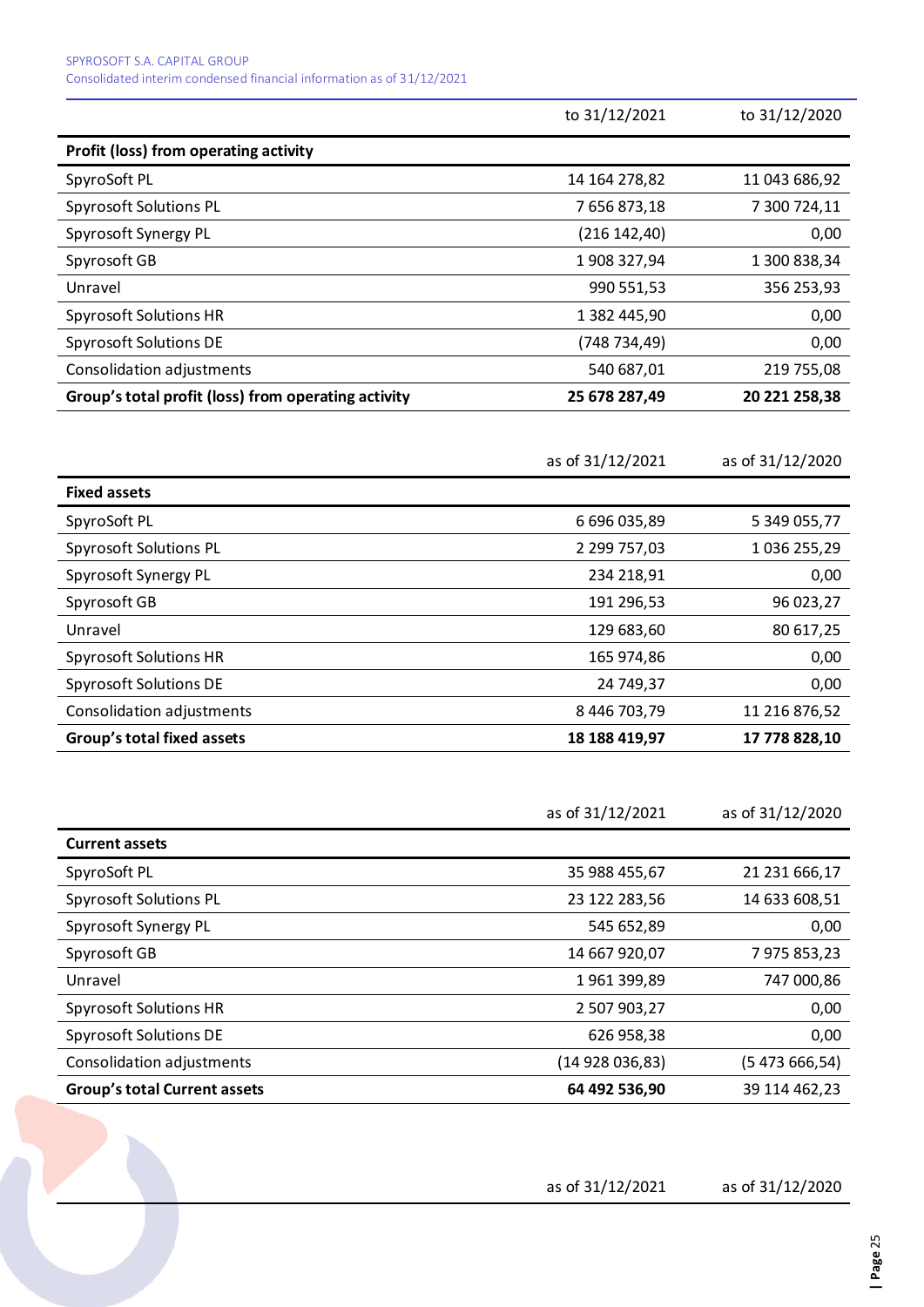| Long-term liabilities (including provisions for liabilities) |              |            |
|--------------------------------------------------------------|--------------|------------|
| SpyroSoft PL                                                 | 472 810,10   | 981 439,10 |
| <b>Spyrosoft Solutions PL</b>                                | 1 064 485,98 | 187 065,53 |
| Spyrosoft Synergy PL                                         | 0,00         | 0,00       |
| Spyrosoft GB                                                 | 36 346,44    | 18 246,75  |
| Unravel                                                      | 7685,17      | 7685,17    |
| <b>Spyrosoft Solutions HR</b>                                | 275 940,42   | 0,00       |
| <b>Spyrosoft Solutions DE</b>                                | 0,00         | 0,00       |
| Consolidation adjustments                                    | 4 440 585.70 | 7726419,52 |
| Group's total long-term liabilities                          | 6 297 853,81 | 8920856,07 |

|                                                               | as of 31/12/2021 | as of 31/12/2020 |
|---------------------------------------------------------------|------------------|------------------|
| Short-term liabilities (including provisions for liabilities) |                  |                  |
| SpyroSoft PL                                                  | 17 017 474,51    | 12 216 939,73    |
| <b>Spyrosoft Solutions PL</b>                                 | 7 935 626,74     | 5 362 422,07     |
| Spyrosoft Synergy PL                                          | 898 825,39       | 0,00             |
| Spyrosoft GB                                                  | 10 665 901,42    | 5 617 369,62     |
| Unravel                                                       | 737 884,61       | 393 698,87       |
| <b>Spyrosoft Solutions HR</b>                                 | 1 130 087,64     | 0,00             |
| <b>Spyrosoft Solutions DE</b>                                 | 1 354 522,89     | 0,00             |
| Consolidation adjustments                                     | (10828227,21)    | (2011881,73)     |
| Group's total short-term liabilities                          | 28 912 095,99    | 21 578 548,56    |

# <span id="page-25-0"></span>Additional information – Other explanatory notes

## <span id="page-25-1"></span>**Note 1. Items unusual because of their nature, size or frequency**

As of 31/12/2021, the Capital Group presents in short–term assets the value of future receivables due to revenues from services in progress in the amount of PLN 1,709,851.77. As of 31/12/2020, there was no such item of assets.

Apart from the above and apart from the information provided in the following notes, there were no unusual items in the presented period.

#### <span id="page-25-2"></span>**Note 2. Seasonality information**

The activity of the Capital Group is not of a seasonal nature.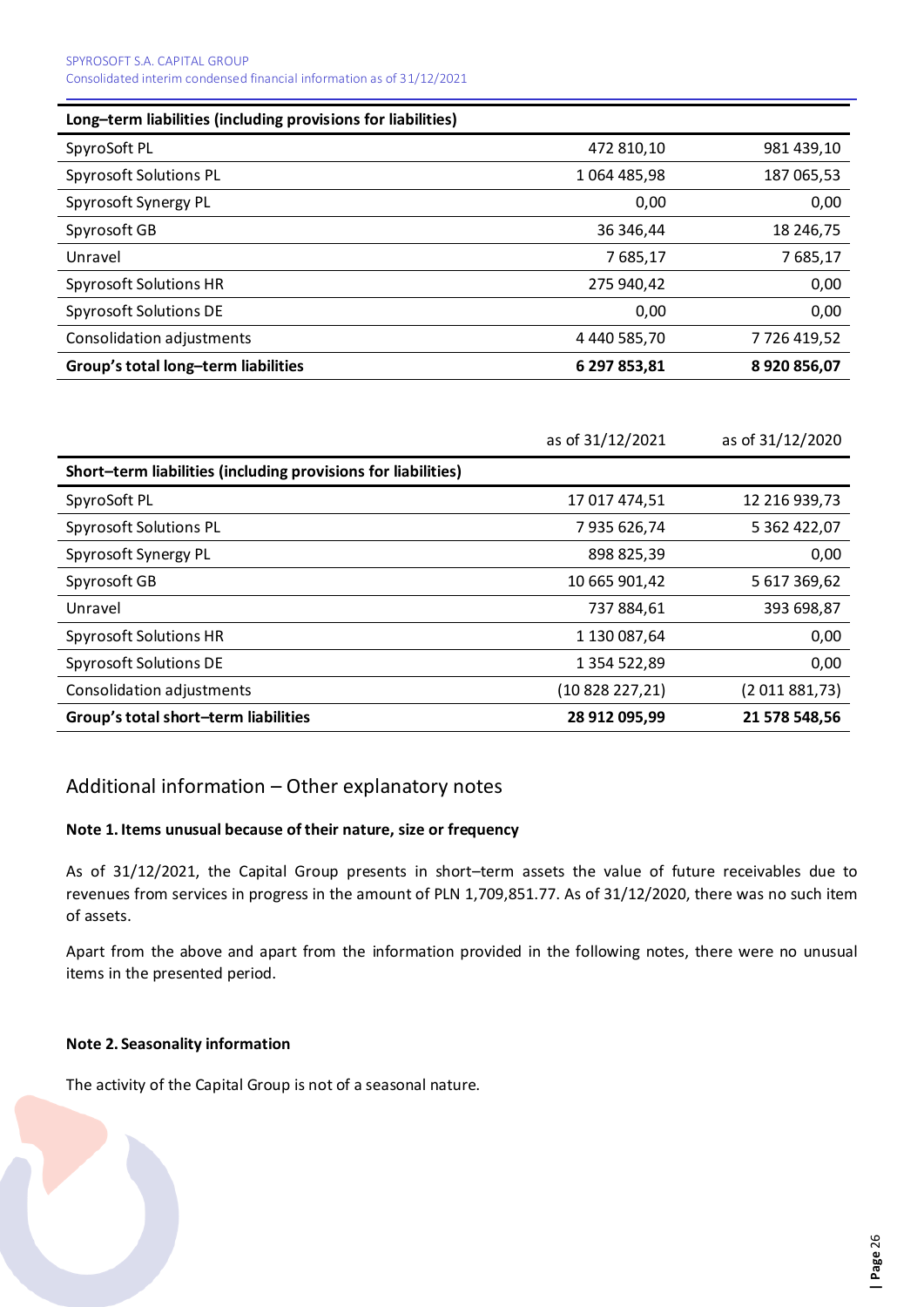#### <span id="page-26-0"></span>**Note 3. Changes in accounting estimates**

In the presented interim period, there were no changes in the accounting estimates of the amounts published in the previous financial years.

#### <span id="page-26-1"></span>**Note 4.Debt and equity securities**

In the period covered by the interim financial information, no debt or equity securities were issued, redeemed or repaid.

#### <span id="page-26-2"></span>**Note 5.Dividends**

No dividends were paid to shareholders in the period covered by the interim financial information.

#### <span id="page-26-3"></span>**Note 6. Purchase and sale of tangible fixed assets and intangible fixed assets**

In the period from 01/01/2021 to 31/12/2021, the purchase and sale of tangible and intangible fixed assets was as follows:

- purchase of tangible fixed assets for the amount of: PLN 3,267,751.92
- acquisition of intangible fixed assets for the amount of: PLN 1,874,383.21
- value of tangible fixed assets sold for the amount of: PLN 187,611.60
- the value of the intangible assets sold for the amount of: PLN 0.00

In addition, in the presented period, lease agreements and similar agreements were disclosed in tangible fixed assets in the form of buildings and structures for the amount of PLN 1,296,698.67 and in the form of technical equipment and machines for the amount of PLN 148,804.13.

#### <span id="page-26-4"></span>**Note 7.Goodwill and mergers**

There was no goodwill in the periods presented.

As of 01/01/2021, the consolidated financial statements included two subsidiaries: Spyrosoft Solutions D.O.O. based in Croatia and Spyrosoft Solutions Gmbh based in Germany. The financial data related to the merger is as follows:

| The name of the acquiree                          | <b>Spyrosoft Solutions D.O.O.</b> | <b>Spyrosoft Solutions Gmbh</b> |
|---------------------------------------------------|-----------------------------------|---------------------------------|
| Acquisition date                                  | 1/01/2021                         | 1/01/2021                       |
|                                                   |                                   |                                 |
| Percentage of acquired shares                     | 35%                               | 50%                             |
| Goodwill                                          | 0,00                              | 0,00                            |
| Fair value of payment in cash                     | 15 074,50                         | 109 559,96                      |
| Fair value of payment in other form               | 0,00                              | 0,00                            |
| The amount of gain on a bargain purchase          |                                   | 0,00                            |
| recognized in the revenue statement               | 36 815,61                         |                                 |
| The amount of the minority shares of the acquiree | 96 367,35                         | 6487,88                         |
| recognized at the acquisition date                |                                   |                                 |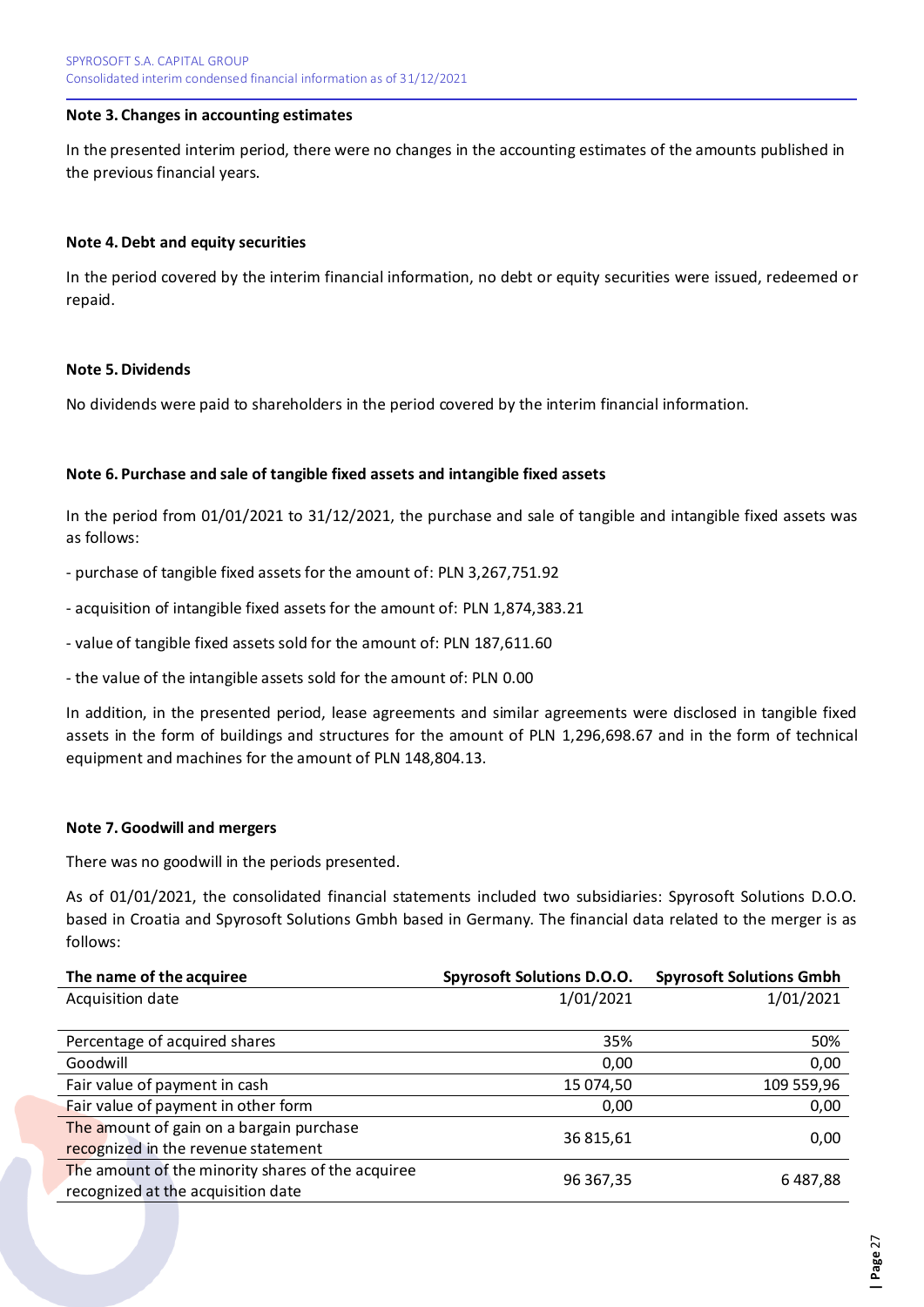j.

| Income of the acquiree        | 1845 006,85 | 12 891,22   |
|-------------------------------|-------------|-------------|
| Profit / loss of the acquiree | 354 381,14  | (426070,78) |

The above–mentioned entities taken over on 01/01/2021 are consolidated in the manner provided for subsidiaries, despite the fact that the participation of the SpyroSoft S.A. Capital Group in them is does not exceed 50%. The Capital Group has an impact on the policy of these entities not only through capital participation, but also through participation in their governing bodies of persons who are at the same time managing the parent entity.

In addition, the subsidiary Spyrosoft Synergy S.A. based in Szczecin was included in the consolidated financial statements in 2021. The financial data related to the merger is as follows:

| The name of the acquiree                                                        | <b>Spyrosoft Synergy S.A.</b> |
|---------------------------------------------------------------------------------|-------------------------------|
| Acquisition date                                                                | 26.08.2021                    |
|                                                                                 |                               |
| Percentage of acquired shares                                                   | 60,5%                         |
| Goodwill                                                                        | 0,00                          |
| Fair value of payment in cash                                                   | 70.000,00                     |
| Fair value of payment in other form                                             | 0,00                          |
| The amount of gain on a bargain purchase recognized in the revenue statement    | 0,00                          |
| The amount of the minority shares of the acquiree recognized at the acquisition |                               |
| date                                                                            | 30.000,00                     |
| Income of the acquiree                                                          | 0,00                          |
| Profit / loss of the acquiree                                                   | 0,00                          |
|                                                                                 |                               |

#### <span id="page-27-0"></span>**Note 8. Transactions with affiliated entities**

Transactions with affiliated entities as of 31/12/2021 and in the period from 1/01/2021 to 31/12/2021:

| Affiliated entity                | Receivables<br>(including loans)      | Liabilities<br>(including loans) | Revenues<br>(incl. interest) | Costs<br>(incl. interest) |
|----------------------------------|---------------------------------------|----------------------------------|------------------------------|---------------------------|
|                                  | <b>ENTITIES AFFILIATED IN CAPITAL</b> |                                  |                              |                           |
| <b>Spyrosoft Solutions LLC</b>   | 6 310 209,41                          | 0,00                             | 12 991 876,18                | 0,00                      |
| Finin Sp. z o.o.                 | 3 660,48                              | 11 439,00                        | 5921,88                      | 485 261,20                |
| <b>GOD Nearshore SE</b>          | 11 099,52                             | 22 317,31                        | 1 194 983,05                 | 276 007,35                |
|                                  | <b>ENTITIES AFFILIATED PERSONALLY</b> |                                  |                              |                           |
| Konrad Weiske                    | 5 754,06                              | 29 028,00                        | 0,00                         | 337 295,22                |
| Wojciech Bodnaruś                | 0,00                                  | 24 108,00                        | 0,00                         | 305 300,00                |
| Sebastian Łękawa                 | 0,00                                  | 9 348,00                         | 0,00                         | 154 820,30                |
| Sławomir Podolski                | 0,00                                  | 34 194,00                        | 0,00                         | 335 000,00                |
| Wioletta Bodnaruś                | 0,00                                  | 117 099,98                       | 0,00                         | 0,00                      |
| Dorota Łękawa                    | 0,00                                  | 569 189,01                       | 0,00                         | 0,00                      |
| Organizacja Pracodawców Usług IT | 0,00                                  | 0,00                             | 0,00                         | 4 998,00                  |
| Med Band Sp. z o.o.              | 619,92                                | 0,00                             | 504,00                       | 0,00                      |

Transactions with affiliated entities as of 31/12/2020 and in the period from 01/01/2020 to 31/12/2020: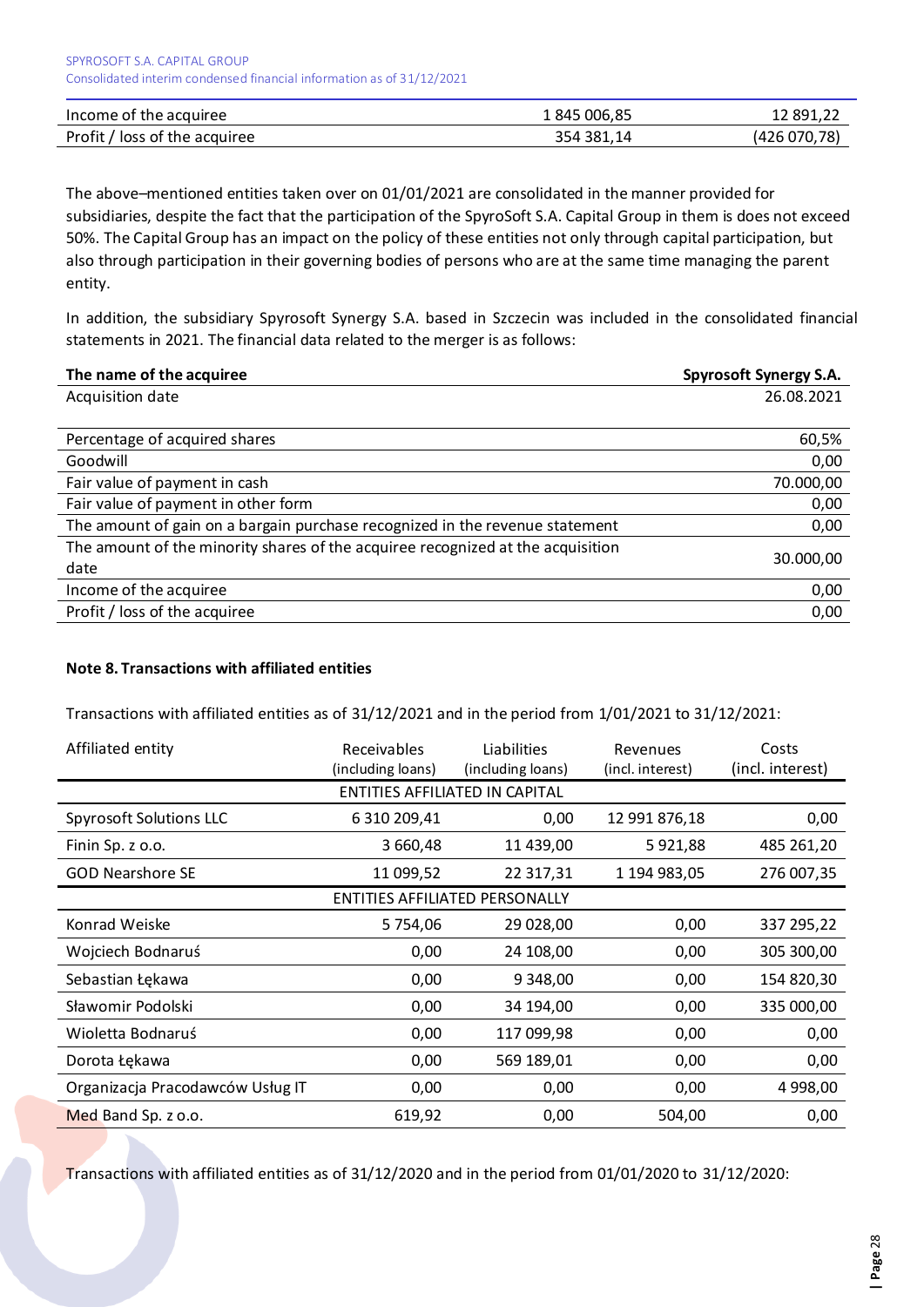| Affiliated entity                | Receivables<br>(including loans)      | Liabilities<br>(including loans) | Revenues<br>(incl. interest) | Costs<br>(incl. interest) |
|----------------------------------|---------------------------------------|----------------------------------|------------------------------|---------------------------|
|                                  | ENTITIES AFFILIATED IN CAPITAL        |                                  |                              |                           |
| Spyrosoft Solutions d.o.o.       | 231 468,35                            | 0,00                             | 7 675,34                     | 1 829 972,09              |
| <b>Spyrosoft Solutions LLC</b>   | 243 579,90                            | 0,00                             | 2 032 857,55                 | 0,00                      |
| <b>Spyrosoft Solutions Gmbh</b>  | 38 704,06                             | 0,00                             | 509,89                       | 0,00                      |
| <b>GOD Nearshore SE</b>          | 0,00                                  | 96 772,57                        | 207 825,05                   | 43 463,82                 |
|                                  | <b>ENTITIES AFFILIATED PERSONALLY</b> |                                  |                              |                           |
| Konrad Weiske                    | 5 999,24                              | 236 297,20                       | 0,00                         | 316 054,10                |
| Wojciech Bodnaruś                | 0,00                                  | 0,00                             | 0,00                         | 301 650,00                |
| Sebastian Łękawa                 | 0,00                                  | 12 300,00                        | 0,00                         | 90 123,00                 |
| Sławomir Podolski                | 0,00                                  | 36 900,00                        | 0,00                         | 376 572,53                |
| Wioletta Bodnaruś                | 0,00                                  | 113 231,98                       | 0,00                         | 3878,60                   |
| Dorota Łękawa                    | 0,00                                  | 550 189,01                       | 0,00                         | 19 031,20                 |
| Organizacja Pracodawców Usług IT | 0,00                                  | 0,00                             | 0,00                         | 0,00                      |
| Med Band Sp. z o.o.              | 1783,50                               | 0,00                             | 0,00                         | 7 200,00                  |

#### <span id="page-28-0"></span>**Note 9. Remuneration of the Management Board and Supervisory Board**

| Description                             | from<br>01/01/2021 to<br>31/12/2021 | from 01/01/2020<br>to 31/12/2020 |
|-----------------------------------------|-------------------------------------|----------------------------------|
| Management Board of the parent company  | 207 000,00                          | 240 000,00                       |
| - Konrad Weiske                         | 60 000,00                           | 60 000,00                        |
| - Wojciech Bodnaruś                     | 60 000,00                           | 60 000,00                        |
| - Sławomir Podolski                     | 60 000,00                           | 60 000,00                        |
| - Sebastian Łękawa                      | 27 000,00                           | 60 000,00                        |
| Supervisory Board of the parent company | 0,00                                | 0,00                             |
| <b>Total</b>                            | 207 000,00                          | 240 000,00                       |

# <span id="page-28-1"></span>**Note 10. Impact of transition to International Financial Reporting Standards**

| <b>Equity acc. to IFRS</b>                                           | 47 471 007,07 | 26 393 885,70 |
|----------------------------------------------------------------------|---------------|---------------|
| - other                                                              | 161 677,76    | 62 158,38     |
| - adjustment due to the recognition and valuation of lease contracts | (6221, 97)    | (822028, 45)  |
| - adjustment due to the creation of write-offs for receivables       | 0,00          | (162714, 68)  |
| - income from adjustments from previous years                        | (995 164, 53) | (72579,79)    |
| Equity acc. to the current accounting principles                     | 48 310 715,81 | 27 389 050,23 |
| Impact on equity                                                     | 31/12/2021    | 31/12/2020    |